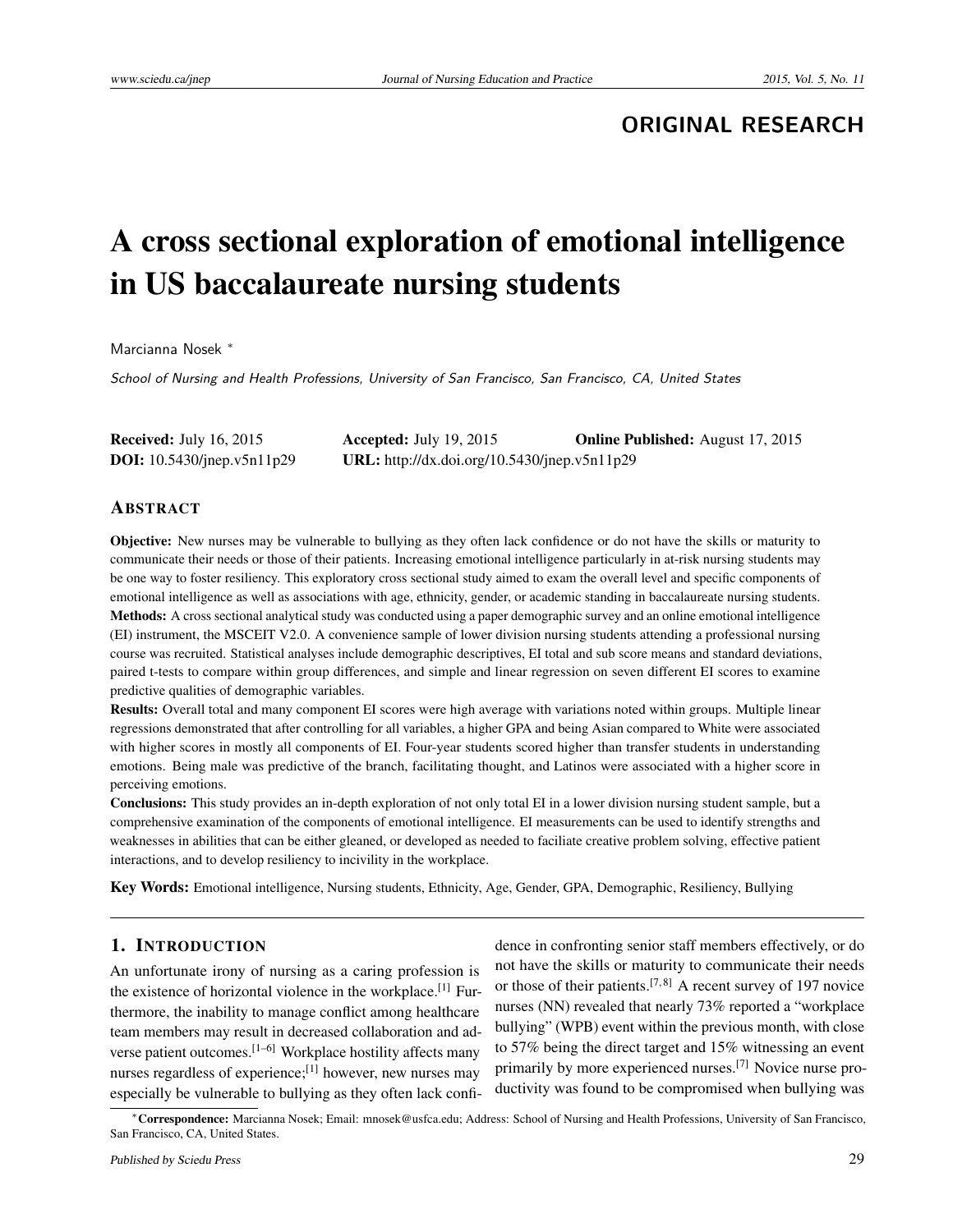# present.[\[7\]](#page-11-2)

In a revealing systematic review of hostile clinician relationships and the impact on patient outcomes, Hutchinson & Jackson<sup>[\[1\]](#page-11-0)</sup> reported on four thematic hostile relationships that had varying effects on patient safety and quality of care. Included were nurses stories of outright sabotage as payback or acts of hostility that jeopardized patient care such as withholding of pertinent patient information "to make work difficult."<sup>[\[6\]](#page-11-1)</sup> Walrafen and colleagues<sup>[\[9\]](#page-11-4)</sup> conducted a mixed methods study examining horizontal violence in staff nurses  $(N = 227)$  and reported that up to 70% of their sample witnessed acts of horizontal violence and more than half (53%) had reported experiencing it including nonverbal negative innuendos and backstabbing.

Workplace incivility, another term used to describe horizontal hostility is defined as "low intensity deviant behavior with ambiguous intent to harm the target, in violation of workplace norms for mutual respect."[\[8\]](#page-11-3) Langrefen *et al.*[\[8\]](#page-11-3) examined the impact of incivility on new graduates' mental health and found that personal resiliency imparts a protection from potential harm of workplace hostility aimed at them. It is believed that victimization can lead to emotional responses such as anger, fear, and sadness, which can lead to a desire to retaliate, and thus perpetuate the cycle of violence. Resilience—the ability to "bounce back" from adversity may modify these emotional responses aiding individuals in successfully processing personal challenges, thus building self-efficacy in responding in an effective and nonviolent manner.[\[8\]](#page-11-3) Emotional intelligence, described as the emotional, personal, and social foundations of intelligent behavior has piqued the attention of researchers from various disciplines including nursing.[\[10–](#page-11-5)[31\]](#page-11-6) Although workplace incivility needs to be examined and addressed from many angles, increasing emotional intelligence particularly in atrisk nursing students may be one way to develop and foster resiliency as well as enhance a more civil and effective way to respond to adverse situations in future workplaces. $[10-13]$  $[10-13]$ 

This exploratory cross sectional study aimed to answer the following questions: Among lower division baccalaureate nursing students: 1) what is the overall level of emotional intelligence? 2) are there variations in the components (or abilities) of emotional intelligence? and 3) are there age, ethnicity, gender, or academic differences in overall and/or separate components of emotional intelligence?

#### Emotional intelligence (EI)

In the late 1980s, Mayer and Salovey, both psychologists, began to develop and test theoretical properties of emotional intelligence; however, the idea of an emotional intelligence had

been explored twenty years earlier by psychiatrists, Beldoch and Leuner, and became popularized in Payne's doctoral dis-sertation in 1985.<sup>[\[28\]](#page-11-8)</sup> Mayer and Salovey purported that other than the cognitive intellect that had dominated the paradigm of personal success, another type of intelligence based on an ability model was needed for personal and interpersonal suc-cess—that of emotional intelligence.<sup>[\[29](#page-11-9)[–31\]](#page-11-6)</sup> They classified EI as a person's ability to read the emotions of others and to act accordingly, thus their focus was on measuring abilities and they make clear distinctions between what they aimed to measure versus what other researchers in emotional intelligence focused on which were ". . . tests of cognitive intelligence, of emotion, and other self-report scales focusing on well-being, positive affect, optimism, and other qualities..."<sup>[\[30\]](#page-11-10)</sup> They further distinguish from other popular authors such as Goleman (1995) who defined emotional intelligence more of a charac-ter trait of one who exhibits, "good social behavior."<sup>[\[30\]](#page-11-10)</sup> In 1997, Mayer & Salovey developed the "Four-Branch Model" of emotional intelligence, the Mayer Salovey Caruso Emotional Intelligence Test Version 2.0 (MSCEIT V2.0) and will be explained in detail later under the description of the instru-ment used for this study.<sup>[\[29](#page-11-9)[–31\]](#page-11-6)</sup> The MSCEIT " $\dots$  refers to the capacity to reason with emotions and emotional signals, and to the capacity of emotion to enhance thought."<sup>[\[30\]](#page-11-10)</sup>

#### *Emotional intelligence and nursing*

When examining the association between emotional intelli-gence and conflict handling styles, Morrison<sup>[\[17\]](#page-11-11)</sup> found higher levels of emotional intelligence to be associated with a collaborating style of conflict resolution in nurses. All four measurements of EI analyzed in the study (self-awareness, self-management, social awareness and relationship management) were positively correlated with collaboration, a preferred conflict management style.<sup>[\[17\]](#page-11-11)</sup> In their study of hospital nurses, Codier and colleagues<sup>[\[18\]](#page-11-12)</sup> discovered that emotional intelligence scores were positively correlated with performance level of clinical staff nurses. Undergraduate and graduate nursing students' emotional intelligence was examined by Beauvais *et al*.<sup>[\[19\]](#page-11-13)</sup> to describe the relationship between EI and nursing performance. The students rated their self-perception of 6 constructs of performance: leadership, critical care, teaching and collaboration, planning and evaluation, interpersonal relations and communication, and professional development.<sup>[\[19\]](#page-11-13)</sup> All of the subscales except for critical care and leadership were found to be positively associated with  $EI$ <sup>[\[19\]](#page-11-13)</sup>

Different measurements of EI have been also tested as predic-tors of academic success among college students,<sup>[\[20,](#page-11-14)[21\]](#page-11-15)</sup> and in a descriptive study conducted with baccalaureate nursing students, participants were found to have varying scores on emotional intelligence, with a statistically significant pos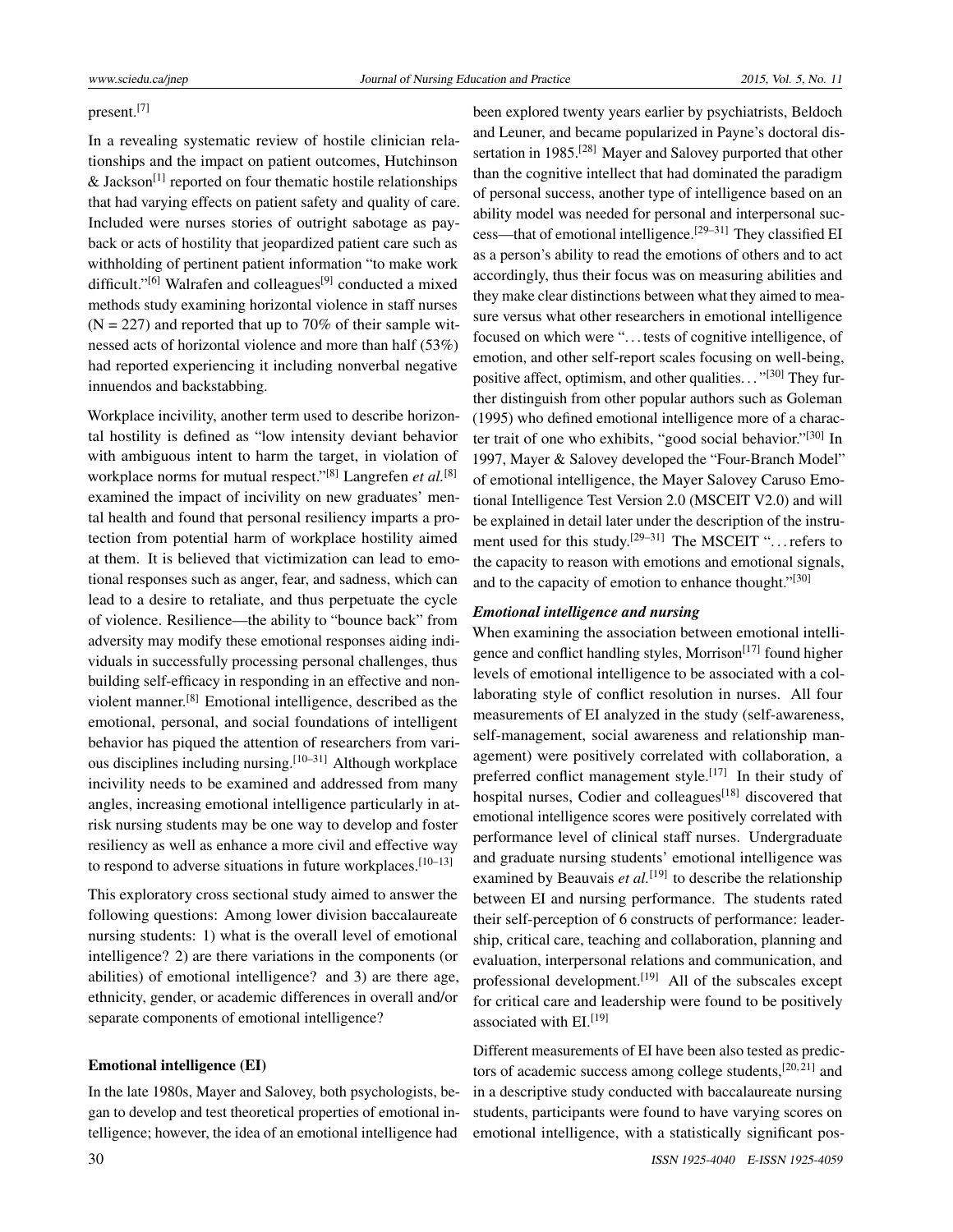itive linear trend toward the higher the grade level of the student.<sup>[\[22\]](#page-11-16)</sup> In a similar descriptive study, Codier and col-leagues<sup>[\[23\]](#page-11-17)</sup> examined the relationship between GPA and various abilities of EI using the MSCEIT V2.0 measurement tool. They discovered that GPA positively correlated with total overall EI as well as the experiential area.<sup>[\[23\]](#page-11-17)</sup> Heffernan et al.<sup>[\[24\]](#page-11-18)</sup> examined the associations of EI with self compassion of nurses in acute care settings. They purported that without ability for self-compassion, nurses might be ill pre-pared to show compassion to those for whom they care.<sup>[\[24\]](#page-11-18)</sup> Their sample of 135 nurses demonstrated moderately positive correlation ( $r = 0.55$ ) between self compassion and EI.<sup>[\[24\]](#page-11-18)</sup>

Research supports the positive impact of emotional intel-ligence in nurses<sup>[\[10,](#page-11-5) [12,](#page-11-19) [16](#page-11-20)[–19,](#page-11-13) [21,](#page-11-15) [22,](#page-11-16) [24](#page-11-18)[–26\]](#page-11-21)</sup> as well as the urgent need to disrupt the culture of hostility in the healthcare envi-ronment.<sup>[\[1–](#page-11-0)[9\]](#page-11-4)</sup> Although addressing the deficiencies of emotional intelligence in student nurses is only one piece of the puzzle, it has the potential to reduce the harmful effects of bullying in nursing. Gaining an in-depth understanding of the predictors of emotional intelligent abilities may aid nurse educators in improving emotional processes of nursing students which could subsequently improve future relations with healthcare colleagues. Furthermore, the development of emotional intelligence in new nurses may be one strategy among others to reduce the incidence of workplace incivility as well as enhance relations with challenging patients, and ultimately improve job retention and satisfaction.

# 2. METHODS

A cross sectional analytical design was used incorporating an Internet based EI instrument, the MSCEIT V2.0<sup>[\[29](#page-11-9)[–31\]](#page-11-6)</sup> and a paper demographic questionnaire developed by the researcher. This current analysis was part of an larger study exploring the role that Nonviolent Communication plays in the ethics of authenticity<sup>[\[32\]](#page-12-0)</sup> and a mixed methods study testing the impact of a Nonviolent Communication (NVC) training on empathy.[\[33\]](#page-12-1)

#### 2.1 Sample recruitment

Baccalaureate nursing students attending a mandatory professional nursing course as part of the first or second semester of the nursing program at a United States private Catholic university in Northern California were invited to participate. Inclusion criteria included students who were eighteen years or older, currently attending the professional nursing course, and proficient in English. A statistical power analysis was calculated using G Power for the pre/post intervention study pre-viously reported on<sup>[\[34\]](#page-12-2)</sup> to determine the sample size needed for robust analyses. Power equal to .80 was used as is advised when the exact figure is unknown. In a difference of means analysis with  $\alpha$  = .05, effect size = .80, and power = .80, a sample size of at least 26 was needed.<sup>[\[34\]](#page-12-2)</sup>

## *Ethical considerations*

All students attending the professional nursing course were explained details of the study and for those who agreed to participate, written informed consent was obtained prior to completing the demographic questionnaire and MSCEIT instrument. In order to avoid the possibility of coercion and to maintain confidentiality, the instructor of the course was not the PI and was not present when students completed consents and the demographic questionnaire, thus the instructor was not aware of who was participating; this reduced any risk of non participation inadvertently affecting their grade. Time was given in class to explain the study, receive consents, and to complete the demographic survey. The principal investigator was initially available in-person to answer any questions that students may have had prior to participating, or via email or phone during the study and participants were informed that they could decide not to participate at any time without any risk of consequence. Institutional IRB for the protection of human subjects was acquired prior to any contact with the students.

# 2.2 Study instruments

Participants completed a structured sociodemographic questionnaire administered on paper in class. Variables used for this analysis include age, gender, ethnicity, transfer or 4 year student, and GPA. The MSCEIT V2.0 (Multi-Heath Systems, North Tonawanda, NY, USA) a slightly shortened version of the original MSCEIT was used to measure emotional intelligence and includes 141 items that takes on average 30 to 45 minutes to complete.<sup>[\[29–](#page-11-9)[31\]](#page-11-6)</sup> Psychometrics of the instrument have been very well documented<sup>[\[20,](#page-11-14)[29–](#page-11-9)[31\]](#page-11-6)</sup> including extensive validity and reliability testing, and exact instruments or close versions have been used extensively in nursing research and university students.<sup>[\[10–](#page-11-5)[31,](#page-11-6) [36,](#page-12-3) [37\]](#page-12-4)</sup> The MSCEIT V2.0<sup>[\[29–](#page-11-9)[31\]](#page-11-6)</sup> operationalizes emotional intelligence on four ability measures or branches: 1) perceiving emotions in self and others; 2) using emotions to facilitate reasoning or thought; 3) understanding emotions in self and others; and 4) managing emotions in self and in interactions with others.

The scoring includes a total score, two area scores, four branch scores, and eight tasks. The total score enables the measurement of overall emotional intelligence.[\[29](#page-11-9)[–31\]](#page-11-6) The area scores (experiential & strategic) enable the researcher to differentiate the respondent's ability to perceive and utilize emotions from one's ability to understand and manage emotions.[\[30\]](#page-11-10) Experiential EI indicates how well one reads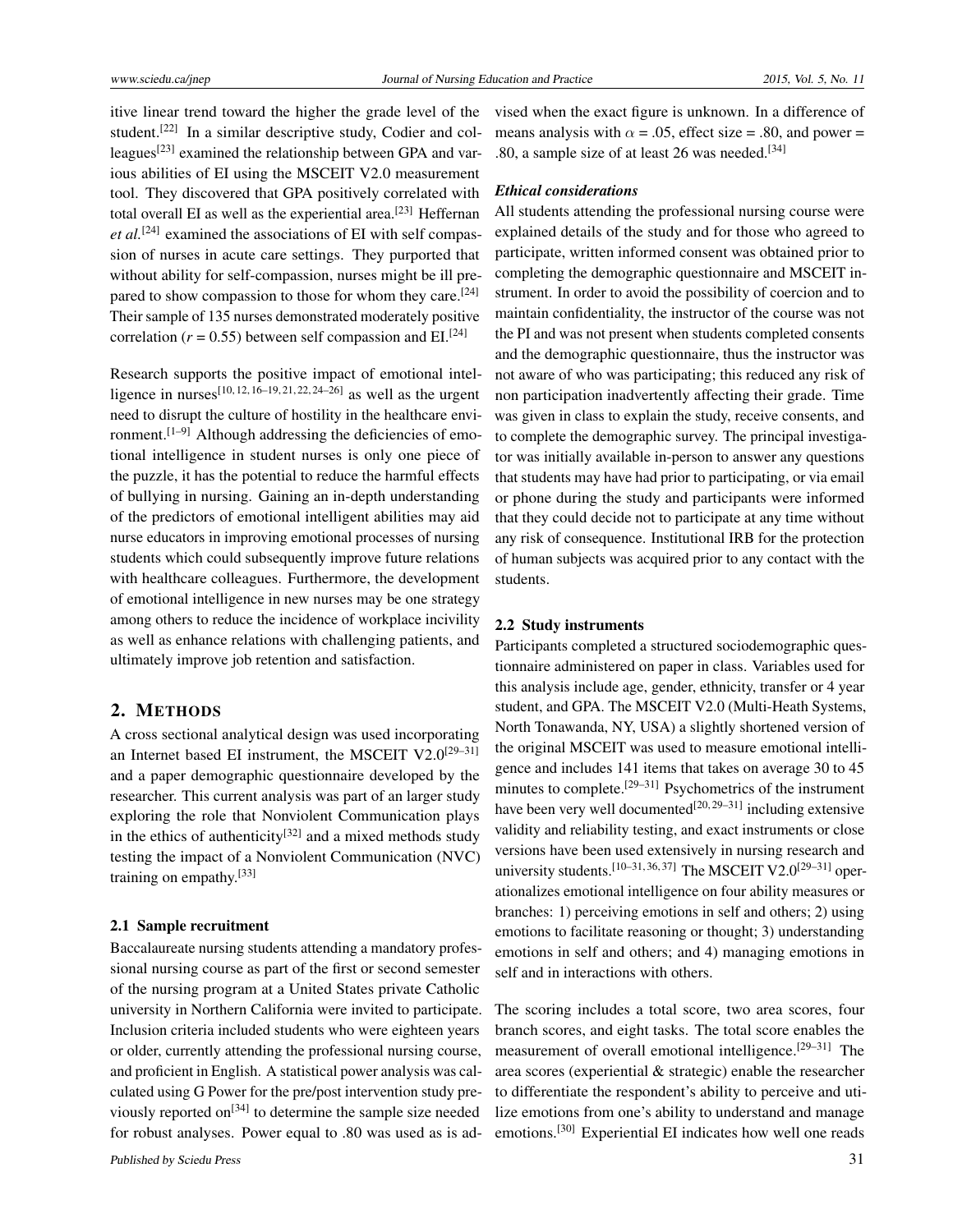and expresses emotions, and moreover, how one "functions under the influence of different emotions" without necessarily understanding emotions, whereas strategic EIQ captures how accurately one understands the meaning of an emotion, and how to manage emotions in self and in others.[\[30\]](#page-11-10) The first branch, perceiving emotion, falls under the experiential area and measures how well a person recognizes their own feelings and those of others by picking up on facial expressions and voice tones, *etc.* The association between recognizing emotions in others and recognizing emotion in self allows for the use of pictures and faces (two task scores) as a proxy to measure one's own ability to perceive his or her emotions. Facilitating thought, the second branch score under the experiential area, measures the interaction between thought and emotion, how one's feelings influences thoughts and cognitive function, which is also believed to be associated with creative problem solving, and seeing from other perspectives.[\[30\]](#page-11-10)

The third branch, understanding emotions is a component of strategic EI and measures how well an individual can group emotions into related categories. This ability is believed to help one understand the cause of emotions and how they lead to other related emotions. The ability for one to de-escalate situations would depend on this skill. Managing emotions, also under the strategic area is the fourth branch and is crucial to regulating the response one has to emotions, and knowing how to act judiciously rather than reacting without thinking. Using emotion in problem solving, rather than ignoring, or minimalizing emotion is believed to enable one to regulate optimally.[\[30\]](#page-11-10)

Each of the four branches is measured with two tasks. Each of the eight tasks comprises a number of item parcels or individual items. For example, for one of the tasks measuring the identification of emotions, a face is shown exhibiting five different emotions to be identified, and this makes up an item parcel.[\[31\]](#page-11-6) Other items require one response per stimulus, and thus constitute an individual item.[\[31\]](#page-11-6) To measure emotional management, respondents are asked to judge the actions that are most effective in generating an emotional outcome for characters in a story.[\[31\]](#page-11-6) For the emotional relationship task, respondents determine the most effective manner to deal with another's emotions.<sup>[\[30\]](#page-11-10)</sup> Stimuli are varied, as are response types such as likert scales or multiple choice ques-tions. Mayer, Salovey & Caruso<sup>[\[30\]](#page-11-10)</sup> advise to use the task scores with caution because of lower reliability scores than the other measurements; however they suggest they could be used to develop means to enhance specific components of EI. Although a breakdown of the task scores are reported here, they were not used for any of the analyses.

## 2.3 Data collection

After students signed consents, they completed the paper questionnaire which was coded and entered into Excel by the research assistant. Participants were emailed a link to complete the EI instrument online in their own time. To encourage participation and to compensate for out of class time, participants were offered the chance to enter a lottery for a \$25 gift certificate to a technology store for the completion of the on-line survey.

## 2.4 Interpretation of MSCEIT scores

All scoring was done by Multi-Health Systems (MHS), Inc., the administrator of the MSCEIT. After all surveys were completed, the PI was sent a link to the excel score sheet with multiple scores available for analysis including raw, adjusted for various demographics, or standardized based on the choice selected when requesting the score, either compared with a national general consensus or expert sample. The scores used for the analyses in this study were the general consensus standardized scores that compare each respondent's score to a normal distribution of a national sample with an average score of 100 and a standard deviation of 15.[\[30\]](#page-11-10)

#### 2.5 Statistical analyses

Data were analyzed using IBM SPSS software 20th edition. Descriptive statistical analyses include means, standard deviations, and range scores for overall total EI, the two area scores, four ability/branch measures, and eight task measures. Simple descriptive analyses were conducted on demographics of sample. Paired sample t-tests were conducted to assess within group differences in area and branch scores. Simple and multiple linear regressions were performed on seven dependent variables: Total overall EI; two areas, experiential and strategic; and the four branches, perceiving emotions, facilitating thought, understanding emotions, and managing emotions. Simple regressions were calculated to determine bivariate associations between age, gender, ethnicity, transfer student status, GPA and all EI outcomes. Multiple regression models were performed to determine prediction of each dependent variable while controlling for all independent variables simultaneously entered into the model. Dummy variables were created for Ethnicity since it had more than two categories. For each ethnicity dummy variable, 'other' was coded as 0. In addition, for dichotomous variables, males were the reference for gender (males  $= 0$ , females  $= 1$ ); and being a 4 year student was the reference for transfer status (transfer no  $= 0$ , transfer yes  $= 1$ ). Statistical significance was determined on a two-tailed alpha level of 0.05 for all analyses.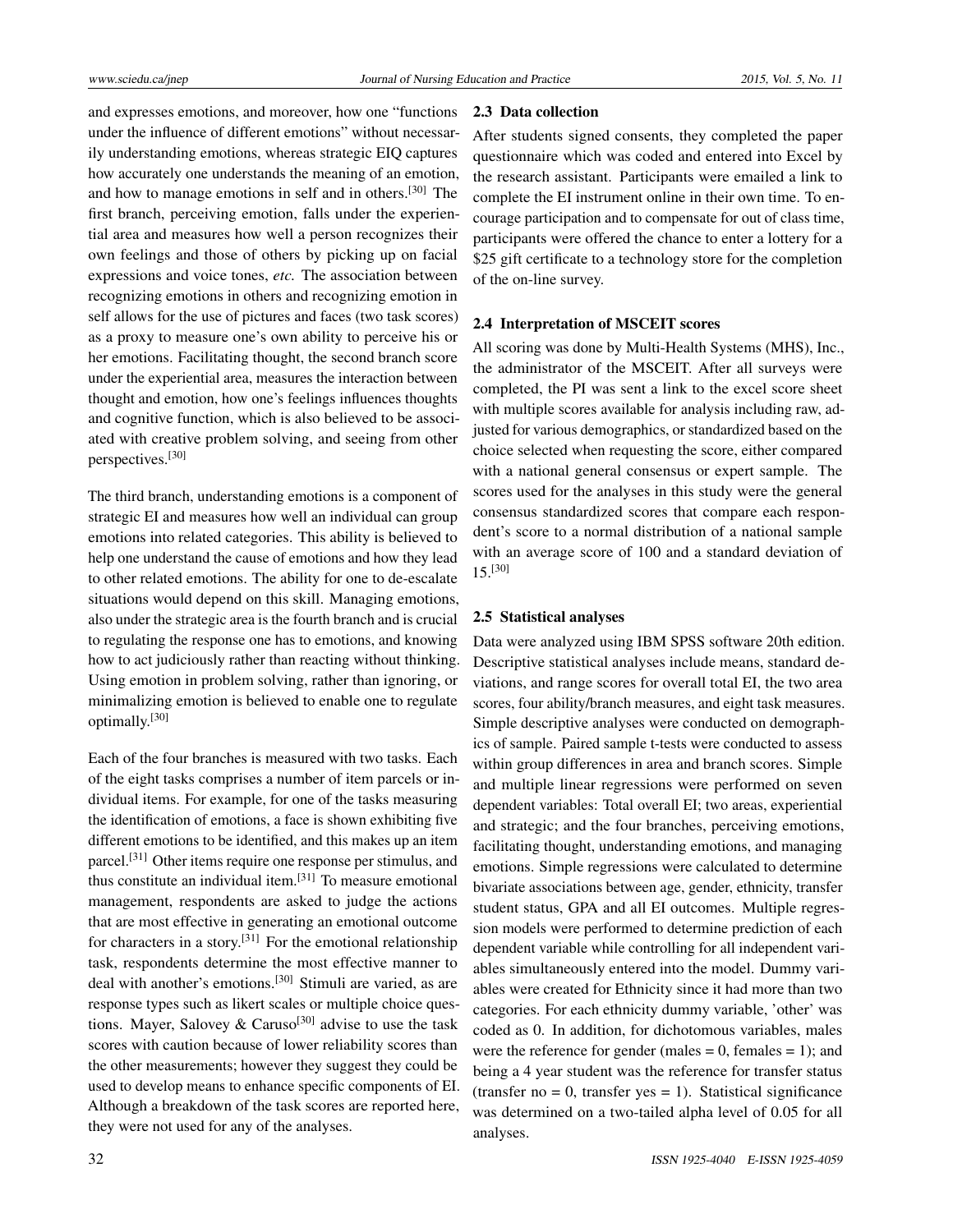#### 3. RESULTS

#### 3.1 Participant characteristics

A total of 71 students ( $N = 71$ ) completed the demographic questionnaire. The mean age was 19 (SD  $\pm$  1.5) with 91% female ( $n = 65$ ), and 9% male ( $n = 6$ ). Ethnicity breakdown includes  $35.3\%$  Asian (n = 25),  $50.7\%$  European White (n  $= 36$ ), 12.7% Latino/Hispanic (n = 10), and 1.4% African American  $(n = 1)$ . Asian ethnicity was combined and should best be understood as a broad sense of all Asian (or Eastern) cultures since so few numbers were found in each category resulting from a "fill in the blank" answer. Therefore in this analysis Asian ethnicity included the entries, Hawaiian/Asian Pacific/Filipino, Korean, Japanese, Chinese, East Indian, and Iranian. The average GPA was  $3.38$  (SD  $\pm$  0.4). Around 18%  $(n = 13)$  were transfer students as opposed to 82% of participants who had started at this 4 year university from first college semester. Table 1 includes demographic information.

**Table 1.** Demographic breakdown of sample  $(N = 71)$ 

| <b>Items</b>            | N (Percent)    |
|-------------------------|----------------|
| Age (Mean $\pm$ SD)     | $18.9 \pm 1.5$ |
| Median, Mode            | 18, 18         |
| Range                   | 18-28          |
| Gender $(n, %)$         |                |
| Male                    | 6(8.5%)        |
| Female                  | 65 (91.5%)     |
| Ethnicity $(n, %)$      |                |
| Asian                   | 25 (35.2%)     |
| White                   | 36 (50.7%)     |
| Latino                  | 9(12.7%)       |
| African American        | $1(1.4\%)$     |
| $GPA$ (Mean $\pm$ SD)   | $3.38 + 0.4$   |
| Median, Mode            | 3.45, 3.8      |
| Range                   | 2.50-4.00      |
| Transfer Student (n, %) |                |
| Yes                     | 13 (18.3%)     |
| No                      | 58 (81.7%)     |

# 3.2 Emotional intelligence scores

# 3.2.1 *Total sample scores*

A total of 71 students completed the online MSCEIT V2.0 EI online survey with all subscores sufficiently complete to be included in scoring. The overall EI of the total sample (Mean 119;  $SD \pm 17$ ) is considered a "high average score" according to the User Manual Guidelines for Interpreting MSCEIT scores.[\[31\]](#page-11-6) (See Table 2 for breakdown of categories and percentage of sample in each.) Participants scored on average lower in experiential than strategic EI (107  $\pm$  16) *vs.*  $114 \pm 18$ ,  $t = -3.2$ ,  $p < .01$ ) and when examining differences in branch scores, students scored lower in perceiving emotions (100  $\pm$  14) when compared to facilitating thought  $(111 \pm 17, t = -5.6, p < .001)$ . Under the strategic area, the average score for understanding emotions was higher than that of managing emotions (116  $\pm$  18 *vs.* 107  $\pm$  17, *t* = 4.2, *p* < .001). Branch scores ranged from a low mean of 59 for Published by Sciedu Press 33

managing emotions to a high mean of 165 for understanding emotions. The lowest mean score (57) was calculated for the pictures task. See Table 3 for complete breakdown of mean scores for all measures for total sample.

#### 3.2.2 *Scores by subsets*

Table 4 describes the results of the stratified analysis of mean EI scores for overall, area and branches by gender, transfer status, and ethnicity. For overall EI, males scored higher than females (115  $\pm$  16 *vs.* 109  $\pm$  17), transfer students scored lower than 4 year students (98  $\pm$  14 *vs.* 112  $\pm$  17), and Asians scored higher than other ethnic groups  $(118 \pm 19 \text{ vs.})$  $104 \pm 15$  for Whites, and  $105 \pm 12$  for Latinos). African American ethnicity was excluded from the comparison due to extremely small subsample size  $(n = 1)$ . Statistical comparisons for between group differences are examined in the simple and multiple linear regression models.

When examining differences in area and branch scores for within individual subsets, variances between scores were revealed. Males' highest score was in facilitating thought  $(126 \pm 17)$  vs their lowest in perceiving emotions  $(105 \pm 18)$ . The finding was not statistically significant; however, it is possible this was due to a small sample size  $(n = 6)$ . Females also scored lower in perceiving emotions (100  $\pm$  14 than in facilitating thought (110  $\pm$  16) and this was a significant finding  $(t = -5.1, p < .001)$ . In addition, they scored lower in the experiential area when compared to strategic area (106  $\pm$ 16 *vs.*  $114 \pm 18$ ,  $t = -3.2$ ,  $p < .01$ ). Female average score for understanding emotions was higher than managing emotions  $(116 \pm 19 \text{ vs. } 106 \pm 17, t = 4.3, p < .01).$ 

Four-year students had variances in scores, whereas transfer students did not but again this could be due to a smaller sample of transfer students ( $n = 13$ ). For four-year students, differences were found between experiential and strategic areas (108  $\pm$  16 *vs.* 117  $\pm$  17, *t* = -3.6, *p* < .01) as well as between the branches, perceiving emotions and facilitating thought (101  $\pm$  14 *vs.* 113  $\pm$  16, *t* = -5.8, *p* < .001), and understanding versus managing emotions  $(120 \pm 18 \text{ vs. } 109)$  $\pm$  18, *t* = 4.0, *p* < .001).

Regarding within group variations in scores among the different ethnic groups, Whites scored lower in perceiving emotions (98  $\pm$  12) than in facilitating thought (109  $\pm$  16, *t* =  $-4.5, p < .001$ ), and higher in understanding than managing emotions (113  $\pm$  16 *vs.* 101  $\pm$  12, *t* = 4.2, *p* < .005). Latinos also scored lower in understanding versus managing emotions  $(110 \pm 5 \text{ vs. } 102 \pm 7, t = 4.2, p < .01)$ . Asians scored lower in the experiential area (111  $\pm$  19) than in the strategic area (124  $\pm$  21, *t* = -2.7, *p* < .05) as well as lower in the branch, perceiving emotions (102  $\pm$  15) versus facilitating thought  $(116 \pm 17, t = -4.7, p < .001)$ .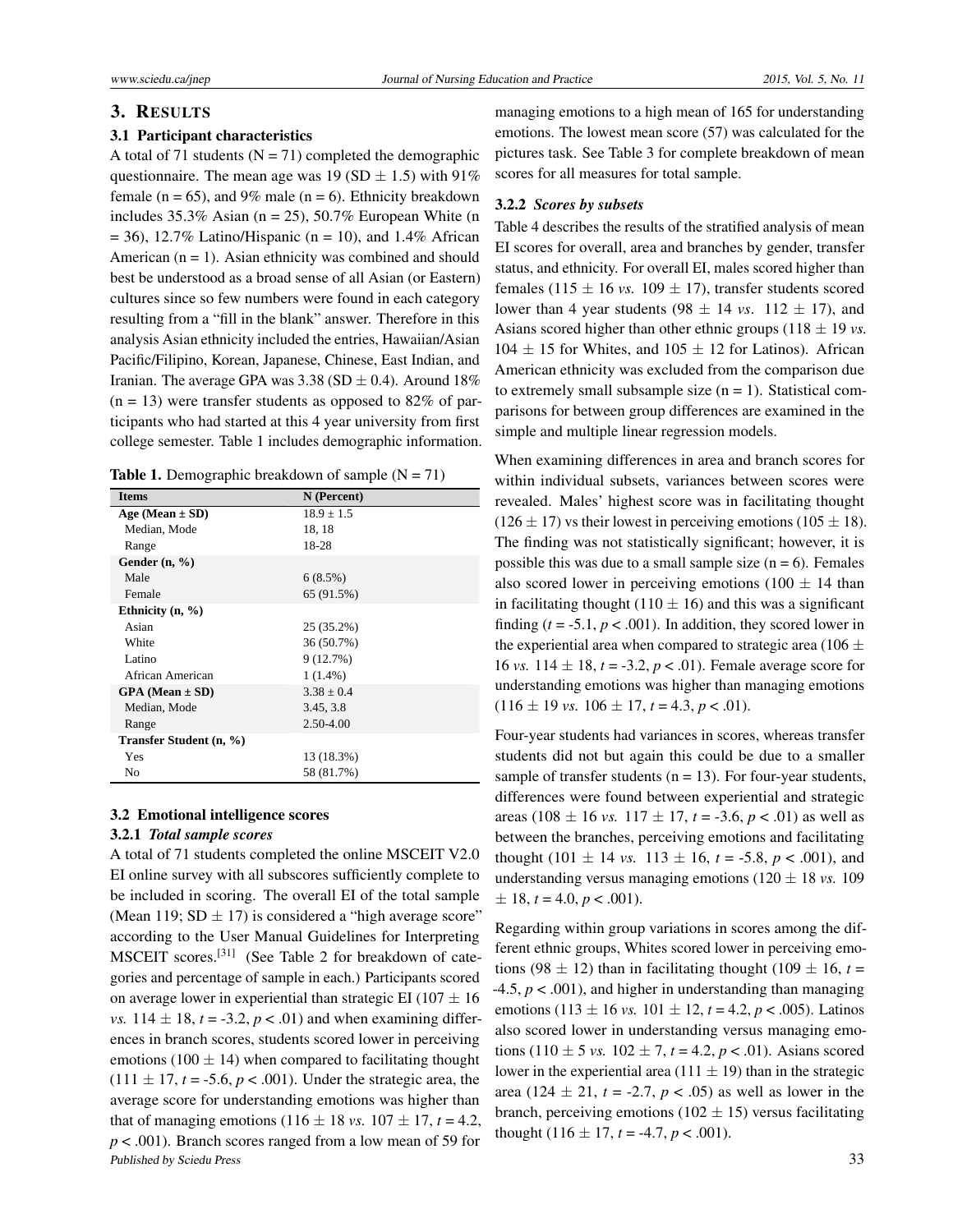| <b>EIO</b> Range | <b>Oualitative Range</b> | <b>Total</b> | ${\bf A1}$ | A <sub>2</sub> | B1           | B <sub>2</sub> | B <sub>3</sub> | <b>B4</b> |
|------------------|--------------------------|--------------|------------|----------------|--------------|----------------|----------------|-----------|
| 69 or less       | Consider development     | 1(1.4)       | 1(1.4)     |                | 3(4.2)       | $\mathbf{0}$   | 0              | 1(1.4)    |
| 70-89            | Consider improvement     | 5(7)         | 8(10.2)    | 2(2.8)         | 10(14)       | 7(9.8)         | 2(2.8)         | 7(9.8)    |
| 90-99            | Low average score        | 11(15.4)     | 14(19.6)   | 10(14)         | 16(22.4)     | 9(12.6)        | 8(10.2)        | 16(22.4)  |
| 100-109          | High average score       | 23(32.2)     | 15(21)     | 18(25.2)       | 23(32.2)     | 17(23.8)       | 19(26.6)       | 22(30.8)  |
| 110-119          | Competent                | 15(21)       | 17(23.8)   | 18(25.2)       | 15(21)       | 22(30.8)       | 15(21)         | 13 (18.2) |
| 120-129          | Strength                 | 7(9.8)       | 12(16.8)   | 11(15.4)       | 4(5.6)       | 9(12.6)        | 16(22.4)       | 3(4.2)    |
| $130 +$          | Significant strength     | 9(12.6)      | 4(5.6)     | 12 (16.8)      | $\mathbf{0}$ | 8(10.2)        | 11(15.4)       | 5(7)      |

Table 2. Interpreting MSCEIT total, area and branch scores: sample categorized by EI range and significance of each category and includes sample breakdown in each category, n  $(\%)(N = 71)$ 

*Note.* A1 = Experiential; A2 = Strategic; B1 = Perceiving Emotions; B2 = Facilitating Thought; B3 = Understanding Emotions; B4 = Managing Emotions.

**Table 3.** Emotional intelligence (EI) standard total, area, branch, and task scores, mean  $\pm$  SD,  $\&$  range, and paired samples  $t$  - test examining differences between area and branch scores for total sample ( $N = 71$ )

|                   | <b>Score</b>                  | $Mean \pm SD$ | Range          |                                                                                                                         |                 |
|-------------------|-------------------------------|---------------|----------------|-------------------------------------------------------------------------------------------------------------------------|-----------------|
| <b>Score Type</b> |                               |               | <b>Minimum</b> | <b>Maximum</b><br>156<br>150<br>129<br>143<br>132<br>150<br>133<br>145<br>158<br>165<br>142<br>140<br>158<br>157<br>140 | $t$ , $p$ value |
| Overall           | Total EIQ MSCEIT V2-0         | $109 \pm 17$  | 65             |                                                                                                                         |                 |
| Area 1            | Experiential                  | $107 \pm 16$  | 68             |                                                                                                                         | $t = -3.2$ **   |
| Branch 1          | Perceiving Emotions           | $100 \pm 14$  | 60             |                                                                                                                         | $t = -5.6$ ***  |
| Task              | Faces                         | $107 \pm 25$  | 47             |                                                                                                                         |                 |
| Task              | Pictures                      | $107 \pm 13$  | 57             |                                                                                                                         |                 |
| Branch 2          | <b>Facilitating Thought</b>   | $111 \pm 17$  | 77             |                                                                                                                         |                 |
| Task              | <b>Sensations</b>             | $108 \pm 16$  | 74             |                                                                                                                         |                 |
| Task              | Facilitation                  | $108 \pm 14$  | 75             |                                                                                                                         |                 |
| Area 2            | Strategic                     | $114 \pm 18$  | 75             |                                                                                                                         |                 |
| Branch 3          | <b>Understanding Emotions</b> | $116 \pm 18$  | 71             |                                                                                                                         | $t = 4.2$ ***   |
| Task              | <b>Blends</b>                 | $122 \pm 17$  | 77             |                                                                                                                         |                 |
| Task              | Changes                       | $108 \pm 12$  | 68             |                                                                                                                         |                 |
| Branch 4          | <b>Managing Emotions</b>      | $107 \pm 17$  | 59             |                                                                                                                         |                 |
| Task              | <b>Emotional Mgt</b>          | $105 \pm 15$  | 65             |                                                                                                                         |                 |
| Task              | <b>Emotional Relations</b>    | $108 \pm 14$  | 69             |                                                                                                                         |                 |

*Note.* Total Sample Scores in Area 1 (Experiential) were compared to scores in Area 2 (Strategic); Scores in Branch 1 (Perceiving Emotions) were compared to scores in Branch 2 (Facilitating Thought); Scores in Branch 3 (Understanding Emotions) were compared to scores in Branch 4 (Managing Emotions). \**p* < .05; \*\* *p* < .01; \*\*\* *p* < .001

#### 3.2.3 *Correlation of predictor variables*

A correlation matrix was performed to determine associations between the predictor variables, age, gender, ethnicity, transfer status and GPA. Age and transfer status were the only two variables significantly correlated  $(r = .671, p <$ .001). Borderline relationships were noted between transfer status and GPA  $(r = .215, p = .072)$  and lesser so, between age and GPA (*r* = .204, *p* = .089).

#### 3.2.4 *Simple linear regression analyses*

Simple regressions on seven dependent variables (total overall EI, the 2 areas, and 4 branches) were performed to examine each demographic variable's ability to predict the outcome without controlling for confounding influences. Various associations were discovered between the outcome variables and independent variables, age, gender, ethnicity, transfer status and GPA entered individually in each model. Refer to Table 5 for statistics related to predictors of total and the two area scores, and Table 6 for those related to the four branches.

## 3.2.5 *Multiple linear regression analyses*

Multiple linear regressions on the seven major dependent variables (total overall EI, the 2 areas, and 4 branches) were calculated to examine each independent variable's ability to predict the outcome while controlling for confounders. The following results were demonstrated in each regression with independent variables, age, gender, ethnicity, transfer status and GPA entered simultaneously into the models. Dummy variables were used for Ethnicity with European White as the reference population. See Table 7 for total and the two area models, and Table 8 for the four branch models.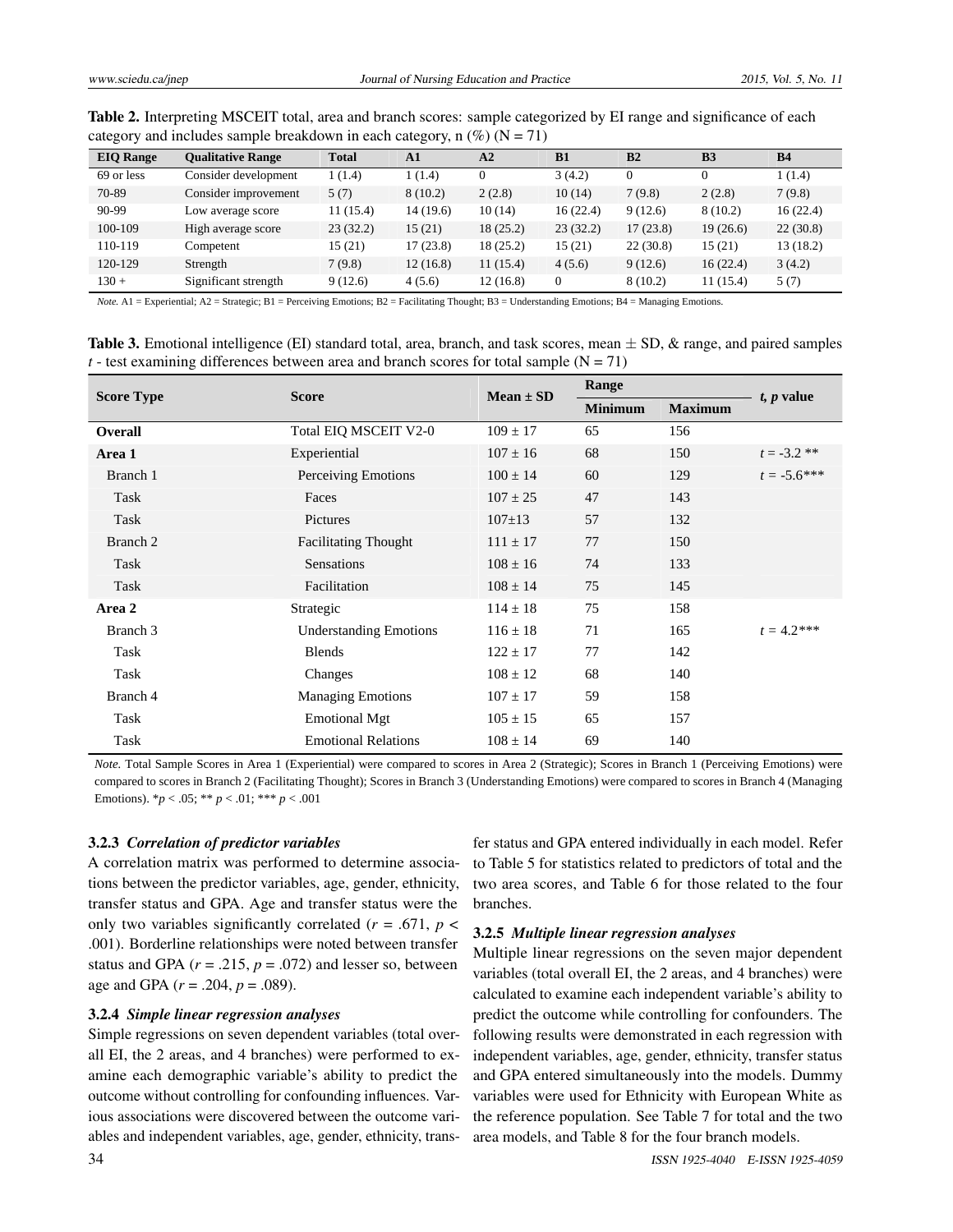Table 4. Emotional intelligence (EI) standard total, area & branch scores for demographic subsets (gender, ethnicity, transfer status) mean  $\pm$  SD, and within group paired sample *t*-tests (*t* & *p* values given for statistically significant differences)  $(N = 71)$ 

| <b>Score</b>          |                        | Gender       |                                | <b>Transfer Student</b> |                                | <b>Ethnicity</b>              |                 |                             |                               |
|-----------------------|------------------------|--------------|--------------------------------|-------------------------|--------------------------------|-------------------------------|-----------------|-----------------------------|-------------------------------|
| <b>Type</b>           | <b>Score</b>           | Male         | Fem                            | Yes                     | No                             | White                         | AA <sub>s</sub> | <b>Hisp</b>                 | Asian                         |
|                       |                        | $n = 6$      | $n = 65$                       | $n = 13$                | $n = 58$                       | $n = 36$                      | $n = 1$         | $n = 9$                     | $n = 25$                      |
| Overall               | Total EIO              | $115 \pm 16$ | $109 \pm 17$                   | $98 \pm 14$             | $112 \pm 17$                   | $104 \pm 15$                  | 115.97          | $105 \pm 12$                | $118 \pm 19$                  |
| Area<br>(A1)          | Experience<br>Emotions | $114 \pm 17$ | $106 \pm 16$<br>$t = -3.2$ **  | $100 \pm 18$            | $108 \pm 16$<br>$t = -3.6$ **  | $104 \pm 14$                  | 113.28          | $105 \pm 16$                | $111 \pm 19$<br>$t = -2.7*$   |
| <b>Branch</b><br>(B1) | Perceive<br>Emotions   | $105 \pm 18$ | $100 \pm 14$<br>$t = -5.1$ *** | $97 \pm 17$             | $101 \pm 14$<br>$t = -5.8$ *** | $98 \pm 12$<br>$t = -4.5***$  | 114.29          | $105 \pm 20$                | $102 \pm 15$<br>$t = 4.7$ *** |
| <b>Branch</b><br>(B2) | Facilitate<br>Thought  | $126 \pm 17$ | $110 \pm 16$                   | $103 \pm 20$            | $113 \pm 16$                   | $109 \pm 16$                  | 111.42          | $106 \pm 17$                | $116 \pm 17$                  |
| Area<br>(A2)          | Strategic              | $119 \pm 11$ | $114 \pm 18$                   | $100 \pm 12$            | $117 \pm 17$                   | $109 \pm 14$                  | 124.13          | $108 \pm 8$                 | $124 \pm 21$                  |
| <b>Branch</b><br>(B3) | Understand<br>Emotions | $117 \pm 12$ | $116 \pm 19$<br>$t = 4.3$ **   | $101 \pm 12$            | $120 \pm 18$<br>$t = 4.0$ ***  | $113 \pm 16$<br>$t = 4.2$ *** | 123.03          | $110 \pm 5$<br>$t = 4.3$ ** | $123 \pm 23$                  |
| <b>Branch</b><br>(B4) | Manage<br>Emotions     | $113 \pm 17$ | $106 \pm 17$                   | $97 \pm 8$              | $109 \pm 18$                   | $101 \pm 12$                  | 112.77          | $102 \pm 7$                 | $116 \pm 22$                  |

*Note.* Within group analyses examined differences between Area 1 & Area 2; Branch 1 & 2, and Branch 3 & 4 for each subset (*e.g.*, female scores in A1 were compared to female scores in A2, *etc*. and were found to be significantly different,  $t = -3.6**$ ). §Due to small sample of AA (n = 1), it was not included in Paired Sample *t*-Tests.  ${}^*p$  < .05;  ${}^{**}p$  < .01;  ${}^{***}p$  < .001

Total overall EI. A significant regression equation was found  $(F(7,63) = 6.55, p < .001)$  and all variables together accounted for 36% of the variance (adjusted  $R^2$ ). After controlling for all independent variables, GPA and being Asian both remained positively associated with total EI. Asians scored nearly 17 points higher than Whites and participants increased their total EI by 18 points for every point increase in GPA. They were equally moderately correlated ( $\beta$  = .44; *p* < .001 for both).

Experiential and strategic areas. A significant regression equation was found in the experiential area  $(F(7,63) = 3.03,$  *p* < .01) and all variables together accounted for 17% of the variance. With all predictors entered simultaneously into the model, being Asian ( $\beta$  = .27,  $p$  < .05) and having a higher GPA ( $\beta$  = .42,  $p < .01$ ) again predicted the outcome. A significant regression on strategic area scores was also found  $(F(7,63) = 6.2, p < .001)$  with predictors accounting for 34% of the variance, and once again being Asian compared to White ( $\beta = .46$ ,  $p < .001$ ) and higher GPA ( $\beta = .25$ ,  $p < .01$ ) remained statistically associated. In addition, those who were transfer students scored 15 points lower than 4 year students and was moderately correlated ( $\beta$  = -.35,  $p$  < .05).

Table 5. Simple linear regression for total EI and two areas: Experiential & strategy as dependent variables: age, gender, ethnicity, transfer status, and GPA as independent variables in all models (F value included for statistically significant findings),  $N = 71$ 

| <b>Variable</b>        |           | <b>Total Overall EIO</b> |                |          |         | <b>Experiential Area</b> |         | <b>Strategic Area</b> |           |  |
|------------------------|-----------|--------------------------|----------------|----------|---------|--------------------------|---------|-----------------------|-----------|--|
|                        | Adj $R^2$ | β                        | <b>F</b> value | $R^2$    | β       | <b>F</b> value           | $R^2$   |                       | F value   |  |
| Age                    | .079      | $-.303$                  | 6.98*          | .026     | $-.20$  | <b>NS</b>                | .126    | $-373$                | $11.13**$ |  |
| Gender                 | $-.002$   | $-.112$                  | <b>NS</b>      | .005     | $-.14$  | <b>NS</b>                | .009    | $-.077$               | <b>NS</b> |  |
| <b>Ethnicity</b>       |           |                          |                |          |         |                          |         |                       |           |  |
| Hisp                   | $-.005$   | $-.096$                  | NS             | $-.014$  | $-.031$ | <b>NS</b>                | .002    | $-.126$               | <b>NS</b> |  |
| AA                     | $-.002$   | .048                     | <b>NS</b>      | $-0.012$ | .05     | <b>NS</b>                | $-.010$ | .069                  | <b>NS</b> |  |
| Asian                  | .118      | .361                     | $10.3**$       | .023     | .19     | <b>NS</b>                | .154    | .407                  | $13.7***$ |  |
| White                  | .072      | $-.29$                   | $6.4*$         | .017     | $-.176$ | <b>NS</b>                | .090    | $-.32$                | $7.9**$   |  |
| <b>Transfer Status</b> | .086      | $-.314$                  | $7.6***$       | .024     | $-.195$ | <b>NS</b>                | .142    | $-.39$                | $12.6**$  |  |
| <b>GPA</b>             | .052      | .256                     | $4.8*$         | .059     | 269     | 5.39*                    | $-.007$ | .085                  | <b>NS</b> |  |

*Note*. References for categorical variables include Gender: Male; Transfer Status: No; Adj  $R^2$  represents the amount of variance in the dependent variable accounted for by the independent variable after adjusting for error. Standardized coefficients are represented by β and are comparable to Pearson's *r* coefficient.  $**p* < .05; ** *p* < .01; *** *p* < .001; NS = Not statistically significant$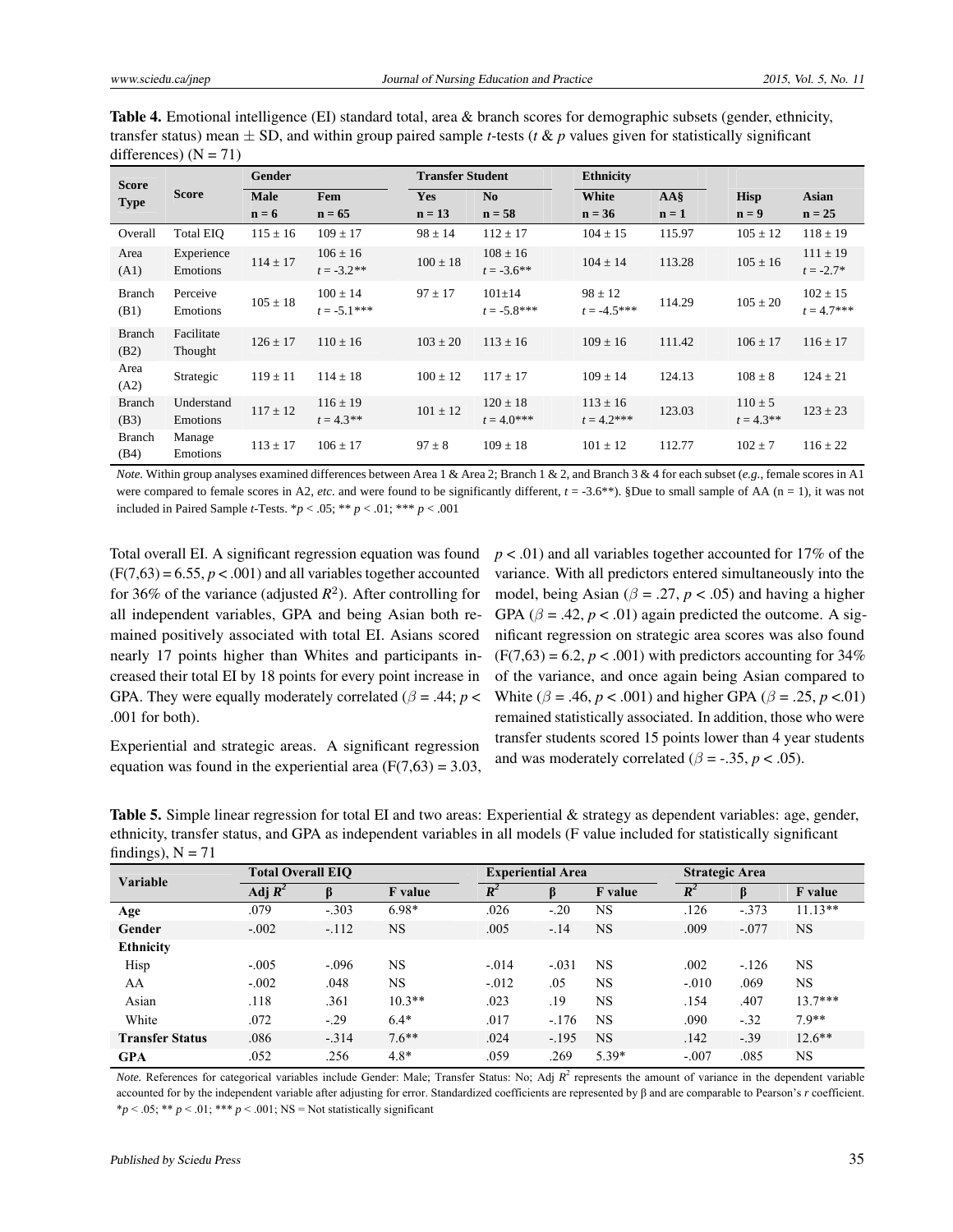| <b>Table 6.</b> Simple linear regression for 4 branches: perceiving emotions, facilitating thought, understanding emotions, and |
|---------------------------------------------------------------------------------------------------------------------------------|
| managing emotions as dependent variables: age, gender, ethnicity, transfer status, and GPA as independent variables ( $N =$     |
| 71)                                                                                                                             |

| Variable               | <b>B1: Perceiving</b><br><b>Emotions</b> |         |                |                       | <b>B2: Facilitating</b><br>Thought |                |                       | <b>B3: Understanding</b><br><b>Emotions</b> |                       |                       | <b>B4: Managing Emotions</b> |            |  |
|------------------------|------------------------------------------|---------|----------------|-----------------------|------------------------------------|----------------|-----------------------|---------------------------------------------|-----------------------|-----------------------|------------------------------|------------|--|
|                        | Adj<br>$\mathbb{R}^2$                    | β       | F<br>value     | Adj<br>$\mathbb{R}^2$ | $\beta$                            | F<br>value     | Adj<br>$\mathbb{R}^2$ | β                                           | $\mathbf{F}$<br>value | Adj<br>$\mathbb{R}^2$ | β                            | F<br>value |  |
| Age                    | .019                                     | $-.18$  | <b>NS</b>      | .051                  | $-.26$                             | $4.79*$        | .131                  | $-38$                                       | $11.6**$              | .047                  | $-25$                        | $4.49*$    |  |
| Gender                 | $-.002$                                  | $-.112$ | <b>NS</b>      | .034                  | $-.22$                             | $3.5^{\wedge}$ | $-.014$               | $-.02$                                      | <b>NS</b>             | $-.001$               | $-11$                        | <b>NS</b>  |  |
| Ethnicity              |                                          |         |                |                       |                                    |                |                       |                                             |                       |                       |                              |            |  |
| Hisp                   | $-.001$                                  | .117    | N <sub>S</sub> | $-.007$               | $-.09$                             | <b>NS</b>      | .002                  | $-.13$                                      | <b>NS</b>             | $-.003$               | $-.11$                       | <b>NS</b>  |  |
| AA                     | .000                                     | .119    | <b>NS</b>      | $-.013$               | .04                                | <b>NS</b>      | $-.013$               | .044                                        | <b>NS</b>             | $-.013$               | .04                          | <b>NS</b>  |  |
| Asian                  | $-.010$                                  | .067    | <b>NS</b>      | .038                  | .228                               | $3.8*$         | .062                  | .274                                        | $5.6*$                | .154                  | .41                          | $13.7***$  |  |
| White                  | .015                                     | $-17$   | <b>NS</b>      | .015                  | $-.17$                             | <b>NS</b>      | .022                  | $-.19$                                      | <b>NS</b>             | .094                  | $-.33$                       | $8.28**$   |  |
| <b>Transfer Status</b> | $-.003$                                  | $-.11$  | <b>NS</b>      | .069                  | $-.29$                             | $6.2*$         | .141                  | $-.39$                                      | $12.5**$              | .055                  | $-.26$                       | $5.09*$    |  |
| <b>GPA</b>             | .050                                     | .25     | $4.67*$        | $-.014$               | .016                               | <b>NS</b>      | .003                  | 5.13                                        | <b>NS</b>             | $-.014$               | .005                         | <b>NS</b>  |  |

*Note.* References for categorical variables include Gender: Male; Transfer Status: No; Adj  $R^2$  represents the amount of variance in the dependent variable accounted for by the independent variable after adjusting for error. Standardized coefficients demonstrate the relative strength of the association, and are represented by β. \**p* < .05; \*\* *p* < .01; \*\*\* *p* < .001; NS = Not statistically significant;  $\land$  = Borderline significant with *p* = .07.

| Variable               |                  | <b>Total Overall EIO</b> |          |                  | <b>Experiential Area</b> |         |                  | <b>Strategic Area</b> |          |  |  |
|------------------------|------------------|--------------------------|----------|------------------|--------------------------|---------|------------------|-----------------------|----------|--|--|
|                        | $\boldsymbol{B}$ | SEB                      | β        | $\boldsymbol{B}$ | SEB                      | $\beta$ | $\boldsymbol{B}$ | SEB                   | $\beta$  |  |  |
| Age                    | $-1.69$          | 1.54                     | $-.15$   | $-1.23$          | 1.67                     | $-.112$ | $-2.0$           | 1.6                   | $-.17$   |  |  |
| Gender                 | $-9.28$          | 6.07                     | $-.15$   | $-11.19$         | 6.51                     | $-.19$  | $-4.6$           | 6.3                   | $-.07$   |  |  |
| Ethnicity              |                  |                          |          |                  |                          |         |                  |                       |          |  |  |
| Hisp                   | 5.76             | 5.40                     | .11      | 6.38             | 5.8                      | .13     | 2.6              | 5.6                   | .05      |  |  |
| AA                     | 15.48            | 14.05                    | .11      | 14.19            | 15.1                     | $.10\,$ | 15.6             | 14.7                  | .11      |  |  |
| Asian                  | 15.72            | 3.65                     | $.44***$ | 9.28             | 3.9                      | $.27*$  | 16.8             | 3.8                   | $.46***$ |  |  |
| <b>Transfer Status</b> | 13.22            | 5.87                     | $.30*$   | $-7.84$          | 6.3                      | $-.19$  | $-15.2$          | 6.1                   | $-.34*$  |  |  |
| <b>GPA</b>             | 17.74            | 4.18                     | $.44***$ | 15.97            | 4.49                     | $.42**$ | 10.7             | 4.4                   | $.25**$  |  |  |
| $R^2$                  | .42              |                          |          | .25              |                          |         | .41              |                       |          |  |  |
| Adj $R^2$              | .36              |                          |          | .17              |                          |         | .34              |                       |          |  |  |
| $\boldsymbol{R}$       | .64              |                          |          | .50              |                          |         | .64              |                       |          |  |  |
| $\boldsymbol{F}$       | $6.55***$        |                          |          | $3.03**$         |                          |         | $6.20***$        |                       |          |  |  |

Table 7. Multiple linear regression for total EIQ and two areas: experiential & strategy as dependent variables with all independent variables (age, gender, ethnicity, transfer status, & GPA) entered simultaneously ( $N = 71$ )

Note. References for categorical variables --Ethnicity: European White; Gender: Male; Transfer Status: No R<sup>2</sup> represents the amount of variance in the dependent variable accounted for by the independent variable. Unstandardized coefficients are represented by *B & SE B*; Standardized coefficients are represented by β. \**p* < .05; \*\* *p* < .01; \*\*\* *p* < .001

Branch scores. All branch regression equations were significant. In the first branch, perceiving emotions, predictors accounted for 13% of the variance  $(F(7,63) = 2.51, p < .05)$ with Hispanics scoring 10 points higher than Whites ( $\beta$  = .24,  $p < .05$ ). In addition, students increased scores by 13 points for every point increase in GPA ( $\beta$  = .40,  $p$  < .01). Predictors accounted for 12% of variance in the second branch, facilitating thought  $(F(7,63) = 2.33, p < .05)$  with females scoring 16 points lower than males ( $\beta$  = -.27,  $p$  < .05) and Asians scoring 9 points higher than Whites ( $\beta$  = .26, *p* < .05). For the subscores, the most variance in the outcome (25%) was accounted for in the regression on understanding emotions  $(F(7,63) = 4.3, p < .01)$  with being Asian and having a higher GPA both increased scores by nearly 12 points (*β* = .30, *p* < .01 and *β* = .27, *p* < .05, respectively). Transfer students compared to 4 year students decreased their score by 15 points ( $\beta$  = -.31,  $p < .05$ ). Less variance was accounted for (19%) in scores of the final branch, managing emotions and was accounted for mostly by being Asian since it was the only significant predictor in the model  $(F(7,63) = 3.41,$ *p* < .01). Asians compared to Whites increased their score by nearly 16 points and was strongly correlated ( $\beta$  = .47, *p* < .001).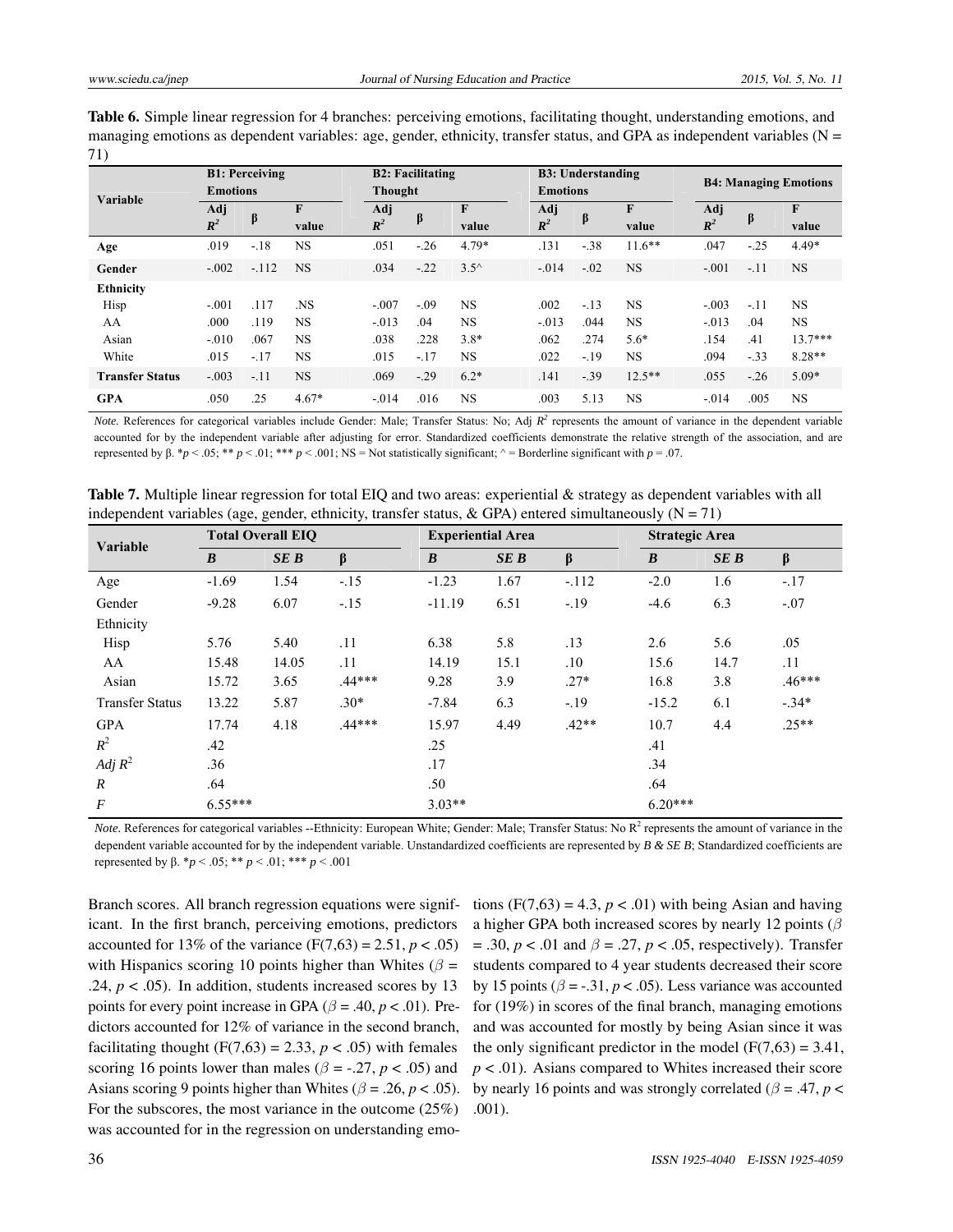| <b>Table 8.</b> Multiple linear regression for 4 branches: perceiving emotions, facilitating thought, understanding emotions, and |
|-----------------------------------------------------------------------------------------------------------------------------------|
| managing emotions as dependent variables with all independent variables (age, gender, ethnicity, transfer status, $\&$ GPA)       |
| entered simultaneously ( $N = 71$ )                                                                                               |

| <b>Variable</b>        | <b>B1: Perceiving Emotions</b> |      |         |                  | <b>B2: Facilitating</b><br><b>Thought</b> |         |                  | <b>B3: Understanding</b><br><b>Emotions</b> |         |          | <b>B3: Managing Emotions</b> |          |  |
|------------------------|--------------------------------|------|---------|------------------|-------------------------------------------|---------|------------------|---------------------------------------------|---------|----------|------------------------------|----------|--|
|                        | $\boldsymbol{B}$               | SEB  | β       | $\boldsymbol{B}$ | <b>SEB</b>                                | β       | $\boldsymbol{B}$ | <b>SEB</b>                                  | β       | B        | <b>SEB</b>                   | β        |  |
| Age                    | $-1.6$                         | 1.5  | $-1.1$  | $-1.0$           | 1.7                                       | $-.09$  | $-2.6$           | 1.8                                         | $-21$   | $-1.0$   | 1.7                          | $-.09$   |  |
| Gender                 | $-9.8$                         | 5.9  | $-.19$  | $-16.2$          | 6.9                                       | $-.27*$ | $-31$            | 7.0                                         | $-.01$  | $-6.8$   | 6.7                          | $-.11$   |  |
| Ethnicity              |                                |      |         |                  |                                           |         |                  |                                             |         |          |                              |          |  |
| Hisp                   | 10.3                           | 5.2  | $.24*$  | 1.2              | 6.2                                       | .02     | $-.42$           | 6.3                                         | $-.01$  | 2.7      | 6.0                          | .05      |  |
| AA                     | 20.6                           | 13.6 | .17     | 5.0              | 16.0                                      | .10     | 9.4              | 16.3                                        | .06     | 11.8     | 15.6                         | .08      |  |
| Asian                  | 5.3                            | 3.5  | .18     | 8.9              | 4.2                                       | $.26*$  | 11.5             | 4.2                                         | $.30**$ | 15.7     | 4.1                          | $3.8***$ |  |
| <b>Transfer Status</b> | $-2.3$                         | 5.7  | $-.06$  | $-8.1$           | 6.7                                       | $-19$   | $-14.8$          | 6.8                                         | $-.31*$ | $-9.9$   | 6.5                          | $-.23$   |  |
| <b>GPA</b>             | 13.4                           | 4.0  | $.40**$ | 8.2              | 4.8                                       | .21     | 11.8             | 4.9                                         | $.27*$  | 5.6      | 4.6                          | .14      |  |
| $R^2$                  | .22                            |      |         | .21              |                                           |         | .32              |                                             |         | .28      |                              |          |  |
| Adj $R^2$              | .13                            |      |         | .12              |                                           |         | .25              |                                             |         | .19      |                              |          |  |
| $\mathcal{R}$          | .47                            |      |         | .45              |                                           |         | .57              |                                             |         | .52      |                              |          |  |
| F                      | $2.51*$                        |      |         | $2.33*$          |                                           |         | $4.31**$         |                                             |         | $3.41**$ |                              |          |  |

*Note*. References for categorical variables-- Ethnicity: European White; Gender: Male; Transfer Status: No;  $R^2$  represents the amount of variance in the dependent variable accounted for by the independent variable. Unstandardized coefficients are represented by Β & SE B; Standardized coefficients are represented by β and portray the relative strength of correlation.  ${}^*p < .05$ ;  ${}^{**}p < .01$ ;  ${}^{***}p < .001$ 

# 4. DISCUSSION

This in-depth analysis examined multiple associations between demographic factors and various scores of emotional intelligence as measured by MSCEIT V2.0, a highly tested valid and reliable instrument. Overall, the majority of this sample of underdivision baccalaureate nursing students scored "high average" on most measurements with the majority scoring in the "competent" range for the experiential area and the branch, facilitating thought.<sup>[\[30\]](#page-11-10)</sup> Nearly 17% of the sample scored in the "significant strength" category for strategic area, with 15% specifically in understanding emotions. This may be attributed to the quality of student body in this highly competitive 4 year private university. Moreover, this sample of nursing students is compared to a national population; nursing students by the mere nature of work involving a certain level of sensitivity may be self selected and generally higher in emotional intelligence than the average late teen/young adult. Other researchers examining EI in nursing students have found similarly high average scores.<sup>[\[23\]](#page-11-17)</sup> Codier and Odell<sup>[23]</sup> using the same instrument, reported for their sample of 74 nursing an average total score of  $100 \pm 14$  which was lower than this study's total EI (109)  $\pm$  17) even though a larger percentage of this sample scored below average in the total score (23.8%) *vs.* only 18% in theirs. A large percentage of this sample also scored in the "consider improvement" and "low average scores" in some of the subscales. Specifically, the overall sample scored lower in the experiential versus strategic area, and lower in the branches, perceiving emotions versus facilitating thought, and in managing versus understanding emotions. Interest-ingly, in Codier and Odell's<sup>[\[23\]](#page-11-17)</sup> study, a larger percentage of

their sample (28% *vs.* 22% for this sample) scored below average in the facilitating thought branch. These below average scores could be indicative of complications further down the road in the workplace or even in dealing with emotional challenges in the remainder of the academic tenure. Effective corrective measures could be tailored similarly to the remedial actions that students receive after taking specialty and exit exams such as the HESI.[\[37\]](#page-12-4)

Within group differences in means scores of the various EI components were found in the simple regressions examining the demographic sub-samples. Many remained predictive in the multiple linear regressions of the seven measurements. After controlling for all other variables examined in this study, being Asian compared to White was associated with higher scores in all components of EI except for the branch, perceiving emotions. GPA also remained highly predictive in all components except for the branches, facilitating thought and managing emotions. Four-year students scored higher than transfer students in the strategic area and specifically the branch, understanding emotions. Being male was predictive of facilitating thought, and Latinos versus Whites were associated with a higher score in perceiving emotions.

The experiential area determines the ability to "read" and "express" emotions without fully needing to understand them, and it includes one's ability to respond and manipulate in-formation that is being perceived.<sup>[\[30\]](#page-11-10)</sup> This seems crucial to nursing, especially when dealing with unstable patients, or when there may be a need for a quick and accurate assessment of the emotional state of self or another, such as a co-worker. As mentioned above, the mean of the total sam-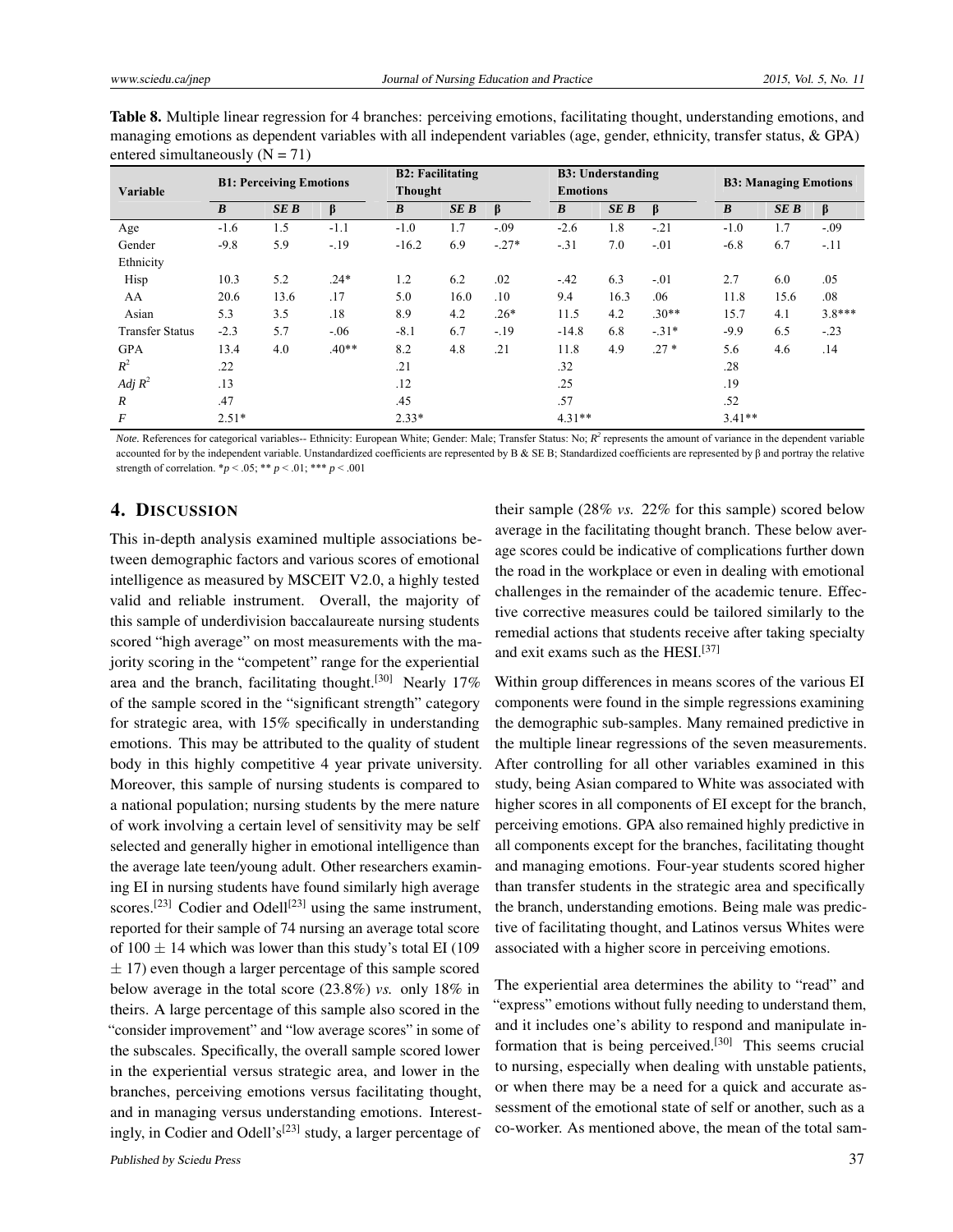ple was significantly lower in perceiving emotions, the first branch under the experiential area. In addition, the decoding of emotions is addressed here, and with this lacking, the nurse may not attend well to what another is expressing if it is not accurately assessed. It is also believed that to reflect on one's ability to accurately assess one's own feelings will aid in accurately assessing another's.<sup>[\[30\]](#page-11-10)</sup> How comfortable one is with another's emotions is also addressed here in this branch. This ability is imperative in nursing since nurses are exposed to a gamut of emotional expression on a regular basis with patients in distress or colleagues working in high stress situations. Facilitating thought, in contrast, appraises a respondent's ability to cognitively process an emotion.[\[30\]](#page-11-10) It is believed that the astute problem solver doesn't ignore emotions, but uses them strategically to creatively think of a solution.[\[30\]](#page-11-10) The fact that students scored higher in this branch reflects potential for creative problem solving in this sample.

The strategic area denotes one's ability to understand and manage emotions. The higher scores in this area most likely demonstrates the students' higher capacity to understand the meaning behind emotions rather than manage them, since scores were lower in this branch. This is worrisome, because the inability to manage emotions could result in stress, frustration, decreased job satisfaction, and an escalation of conflict situations.[\[17\]](#page-11-11) The emotional regulation needed in all areas of personal and professional life incorporates the integration of awareness and acceptance of emotions, and to understand them and purposefully apply cognitive functioning to optimally address and utilize them. This branch is crucial for the prevention of hostility toward others, as well as for developing a resiliency to other's hostility from mismanaged emotions.[\[8\]](#page-11-3)

Regarding some of the demographic predictors of EI, having a higher GPA has been found to be associated with increased emotional intelligence in other studies.<sup>[\[23,](#page-11-17) [26\]](#page-11-21)</sup> The only two measurements in this study that GPA did not predict a higher score in were the branches, facilitating thought and managing emotions. Oddly, these are two branches where cognitive functioning is brought to the forefront. There may be some other characteristics that enhance those abilities other than what is captured by an increase in GPA. The creative ability to problem solve and/or manage emotions may not be the same ability that enables one to do better academically or take exams. This ability may be more associated with the "art of nursing" that incorporates the creative problem solving capacities of nurses. However, overall total score was highly correlated with GPA, as was perceiving and understanding emotions.

The other prominent and consistent predictor of higher scores in most all measurements was Asian ethnicity. This finding is independent of GPA, which makes it more intriguing since often Asian nursing students are diligent, high achieving students. The fact that it is independent of GPA speaks to the possibility that there may be a cultural component that could increase emotional intelligence. This warrants further exploration and investigation with the potential to hone in on characteristics of the Asian culture that could be developed in other ethnic populations. These findings contrast those of Scott-Halsell *et al*. [\[27\]](#page-11-22) who researched undergraduate hospitality students in multiple US universities comparing scores of Western students versus those from Eastern cultures. Although using a different instrument, they found that Eastern students scored significantly lower in overall and all subscales of  $EI$ <sup>[\[27\]](#page-11-22)</sup> The researchers mostly attributed their findings to the cultural emotional restraint valued in East-ern collective cultures.<sup>[\[27\]](#page-11-22)</sup> This may support the findings in the current study where perceiving emotions was the only branch that being Asian was not associated with. Intra-group harmony was believed to be the reason why the Eastern participants in Scott-Halsell *et al.*'s sample were less proficient in emotional expression; the authors reiterated that this may be related to the Eastern culture's propensity to not offend others.<sup>[\[27\]](#page-11-22)</sup> It would almost seem that this ability would lead to a more effective emotional management, which in this current study, being Asian was the only predictor of.

To address the negative correlation between being a transfer student and various abilities of EI, further examination of this is needed. The positive correlation found in bivariate analyses between transfer status and age, suggested confounding; however, in multivariate regressions, age was not a predictor of the outcomes, while being a transfer student was for some outcomes. Previous studies have found associations between being older and higher  $EI^{[22]}$  $EI^{[22]}$  $EI^{[22]}$  but this was not supported in the current study nor was it supported in Shanta & Gargiula's<sup>[\[26\]](#page-11-21)</sup> study which hypothesized that senior students after being exposed to patient centered curricula would increase emotional intelligence. The potential reasons why transfer students in this study scored lower in the area of strategic thought and understanding emotions warrants more exploration. GPA, a possible explanation (assuming low GPA scores in one who transfers from a 2 year college) was actually shown to be higher in transfer students, although only borderline significant. The lower scores in these two branches may be worthy to make note of when developing curricula that can target populations in need of certain aspects of EI development.

The only persistent gender difference was in the branch, facilitating thought with males scoring higher than females, on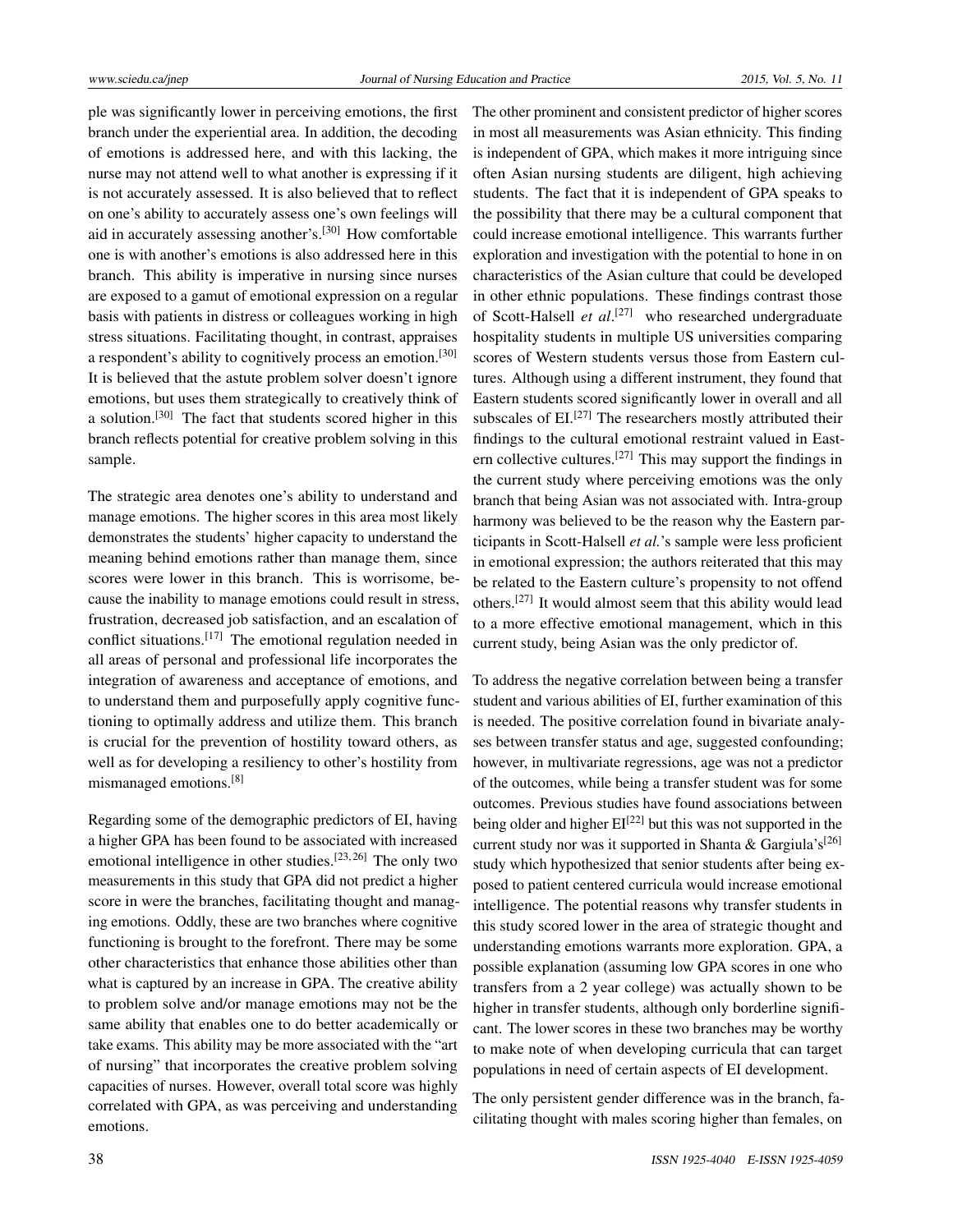average by 16 points. Gender has been examined in origi-nal studies performed by Mayer & Salovey<sup>[\[29–](#page-11-9)[31\]](#page-11-6)</sup> and found that females generally scored slightly higher in emotional intelligence but these were general population samples and not nursing. In a comprehensive analysis of associations between gender and the four branches of EI in nursing students in Hawaii (using the same instrument MSCEIT), Codier and MacNaughton<sup>[\[35\]](#page-12-5)</sup> found no statistical differences between the groups on any of the subscales. However, they noted that both males and females scored higher in the strategic area, and when examining the four branches, both groups scored higher in perceiving emotions. In an examination of gender differences in EI measured by MSCEIT V2.0 conducted in a Spanish university by Fernández-Berrocal et al.<sup>[\[36\]](#page-12-3)</sup> females scored higher on most components except for experiential area and the branch, perceiving emotions. However, when age was entered into the models, no gender differences were noted.[\[36\]](#page-12-3) Males in this study may have higher EI than males in the general population in any ability of emotional intelligence because they are self selected to attend training in an emotionally sensitive profession such as nursing. Codier and MacNaughton<sup>[\[35\]](#page-12-5)</sup> came to similar conclusions about the lack of gender differences in their study.

#### Limitations

This was a convenience sample of baccalaureate nursing students, and somewhat homogenous as they all were attending a lower division course generally taken in the first or second year of their program. Having included students at the end of their academic program may have afforded the ability to examine change in EI and have offered more variance in age. In addition, GPA was self reported and this may have caused inflation of this representation of academic standing. Including an increased number of male and minority students, and in particular, African Americans, could have more rigorously detected gender and ethnic differences in EI; however, even with small subsamples differences were detectable. Ethnicity, a characteristic that is most always self reported sometimes forces students to choose one, and occasionally this may not fully represent the student if a mixture exists. Asian ethnicity was collapsed from various submissions. Differences in these cultures subsequently were unable to be examined. However, the majority of the Asian sample was either Chinese or Filipino. Finally, generalizing results from a study conducted at a small, private university in a major US city must be done so with caution. However, the inclusion of transfer as well as minority students adds to the heterogeneity, and thus the generalizability to similar populations.

# 5. CONCLUSION AND IMPLICATIONS FOR NURSING

Current research supports the contribution of emotional intelligence to effective socialization in personal lives as well as in the workplace.[\[11](#page-11-23)[–13\]](#page-11-7) Nurses in particular are often challenged in high stress situations to maintain a steady, clear response to myriad emotions in both their patients and their colleagues. Emotional intelligence has been associated with effective conflict management styles,<sup>[\[13\]](#page-11-7)</sup> a skill that all nurses should be proficient in.

Decreasing the incidence of workplace incivility in nursing warrants much attention and innovation. Early identification of those at risk for perpetrating as well as falling victim may help facilitate early corrective action. In a study of uni-versity teachers, Bibi and Karim<sup>[\[12\]](#page-11-19)</sup> discovered an inverse relationship between emotional intelligence and workplace incivility as well as counterproductive work behavior (CWB). Of particular interest, EI was found to moderate the effects of incivility and CWB which supports promise in assuaging the harmful effects of hostile work environments.

This study adds an in-depth exploration of not only total EI in a lower division nursing student sample, but a comprehensive examination of the components of emotional intelligence. As opposed to some studies that suggest using EI in admission decisions, $[21]$  it is the belief of the current study's researchers, and supported by others,  $[11, 31]$  $[11, 31]$  $[11, 31]$  to utilize measurements of EI to identify strengths and weaknesses in abilities that can be either gleaned, or developed as needed. It is generally believed now that instead of deeming EI as a personality trait that one is predispositioned toward, there is a potential to develop this capacity to be more effective conductors of emotional operations.<sup>[\[11,](#page-11-23)[31\]](#page-11-6)</sup>

Much time is spent on teaching our nursing students to become critical thinkers which must remain a cornerstone of safety in nursing. However, it is time now to also focus on their ability to perceive, understand, and appraise emotions, and utilize them to be creative problem solvers, and effective emotional regulators who can de-escalate tense situation or prevent falling victim to or perpetrating violence in the workplace.[\[38,](#page-12-6) [39\]](#page-12-7)

#### ACKNOWLEDGEMENTS

The researchers would like to acknowledge Dr. Elizabeth Gifford for access to her professional nursing course, Brendan Kober for his dedication and assistance as a research assistant, and the support of the University of San Francisco School of Nursing and Health Professions Faculty Development Funds.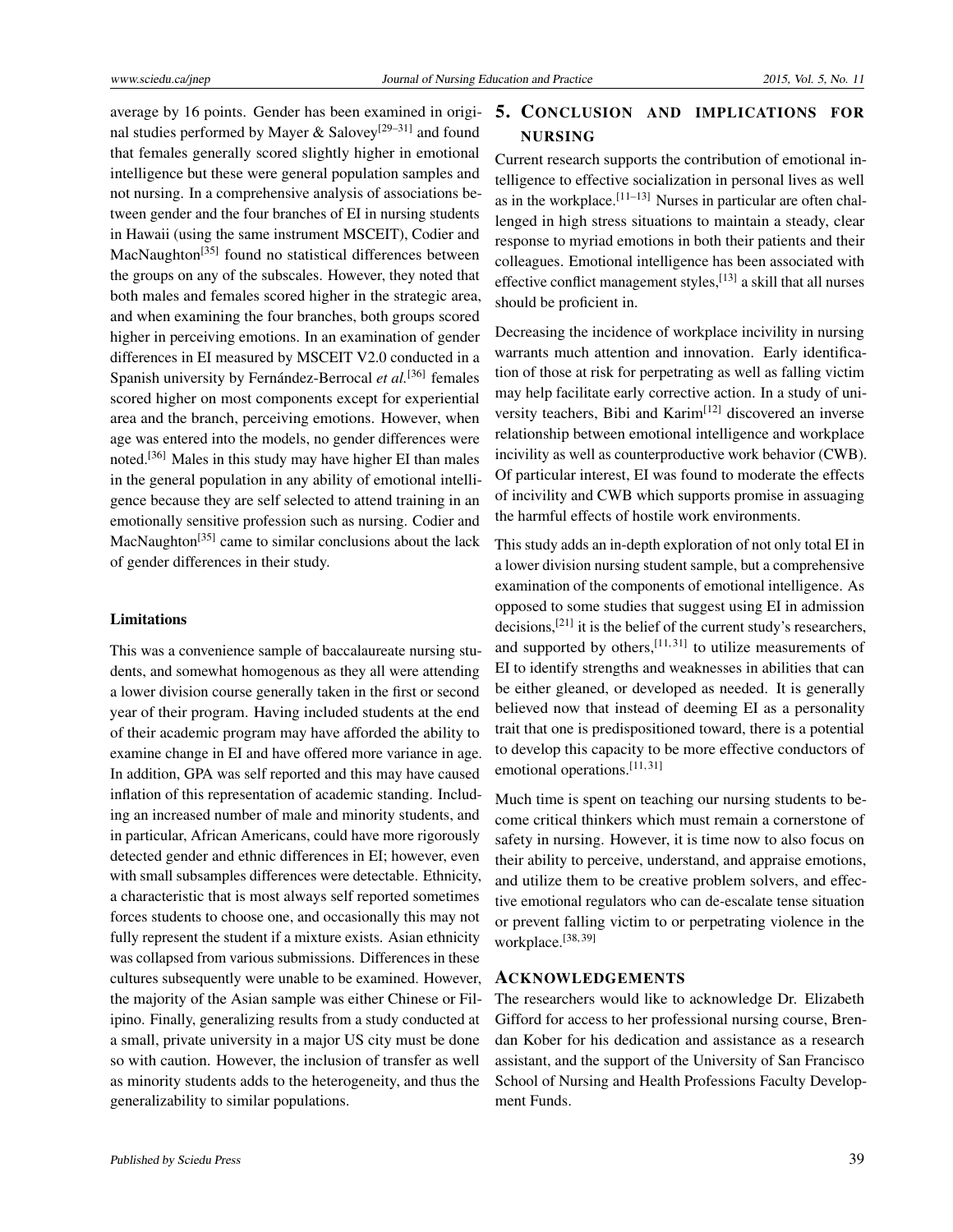#### **REFERENCES**

- <span id="page-11-0"></span>[1] Hutchinson M, Jackson D. Hostile clinician behaviours in the nursing work environment and implications for patient care: A mixed-methods systematic review. BMC Nurs. 2013, 12: 25. PMid:24094243 [http://dx.doi.org/10.1186/1472-6955-1](http://dx.doi.org/10.1186/1472-6955-12-25)  $2 - 25$
- [2] Institute for Safe Medication Practice. Intimidation: practitioners speak up about this unresolved problem. 2004. Available from: [http://ismpd.org/Newsletters/acutecarearticle](http://ismpd.org/Newsletters/acutecarearticles/ 20040311_2.asp?ptr=y) [s/20040311\\_2.asp?ptr=y](http://ismpd.org/Newsletters/acutecarearticles/ 20040311_2.asp?ptr=y)
- [3] Page A, *et al.* Keeping patients safe: Transforming the work environment of nurses. Institute of Medicine. Committee on the Work Environment for Nurses and Patient Safety. Washington, DC: National Academy Press; 2004. Available from: [http://www.nap.ed](http://www.nap.edu/openbook.php?isbn=0309090679) [u/openbook.php?isbn=0309090679](http://www.nap.edu/openbook.php?isbn=0309090679)
- [4] Joint Commission. Improving hand off communications. 2007. Available from: <http:www.jcipatientsafety.org/15427>
- [5] Rothschild JM, Landrigan CP, Cronin JW, *et al*. The Critical Care Safety Study: The incidence and nature of adverse events and serious medical errors in intensive care. Crit Care Med. 2005; 33: 1694-1700. PMid:16096443 [http://dx.doi.org/10.1097/01.](http://dx.doi.org/10.1097/01.CCM.0000171609.91035.BD) [CCM.0000171609.91035.BD](http://dx.doi.org/10.1097/01.CCM.0000171609.91035.BD)
- <span id="page-11-1"></span>[6] Buerhaus P, Donelan K, DesRoches C, *et al.* Still making progress to improve the hospital workplace environment? Results from the 2008 National Survey of Registered Nurses. Nurs Econ. 2009; 27(5): 289-301. PMid:19927444
- <span id="page-11-2"></span>[7] Berry PA, Gillespie GL, Gates D, *et al.* Novice nurse productivity following workplace bullying. J Nurs Scholarship. 2012; 44(1): 80-87. PMid:22339938 [http://dx.doi.org/10.1111/j](http://dx.doi.org/10.1111/j.1547-5069.2011.01436.x) [.1547-5069.2011.01436.x](http://dx.doi.org/10.1111/j.1547-5069.2011.01436.x)
- <span id="page-11-3"></span>[8] Laschinger HK, Wong C, Regan S, *et al.* Workplace incivility and new graduate nurses' mental health: The protective role of resiliency. JONA. 2013; 43(7/8): 415-421. PMid:23892307 [http:](http://dx.doi.org/10.1097/NNA.0b013e31829d61c6) [//dx.doi.org/10.1097/NNA.0b013e31829d61c6](http://dx.doi.org/10.1097/NNA.0b013e31829d61c6)
- <span id="page-11-4"></span>[9] Walrafen M, Brewer K, Mulvenon C. Sadly caught up in the moment: an exploration of horizontal violence. Nurs Econ. 2012; 30(1): 6-50. Available from: [https://www.nursingeconomics.net/ce/20](https://www.nursingeconomics.net/ce/2014/article3001649.pdf) [14/article3001649.pdf](https://www.nursingeconomics.net/ce/2014/article3001649.pdf) PMid:22479958
- <span id="page-11-5"></span>[10] Ball LS. Accelerated baccalaureate nursing students use of emotional intelligence in nursing as "caring for a human being": A mixed methods grounded theory study. Internat J Nurs Educ Schol. 2013; 10(1): 293-300. PMid:24317790 [http://dx.doi.org/10.1515/ijnes](http://dx.doi.org/10.1515/ijnes-2013-0015)  $-2013-0015$
- <span id="page-11-23"></span>[11] Cherry G, Fletcher I, O'Sullivan H, *et al.* Emotional intelligence in medical education: A critical review. Med Educ. 2014; 468-478. PMid:24712932 <http://dx.doi.org/10.1111/medu.12406>
- <span id="page-11-19"></span>[12] Bibi Z, Karim J. Workplace incivility and counterproductive work behavior: Moderating role of emotional intelligence. Pakistan J Psychol Res. 2013; 28(2): 317-334.
- <span id="page-11-7"></span>[13] Chan JC, Sit EN, Lau WM. Conflict management styles, emotional intelligence and implicit theories of personality of nursing students: A cross-sectional study. Nurs Educ Today. 2014; 34: 934- 939. PMid:24225346 [http://dx.doi.org/10.1016/j.nedt.20](http://dx.doi.org/10.1016/j.nedt.2013.10.012) [13.10.012](http://dx.doi.org/10.1016/j.nedt.2013.10.012)
- [14] The Consortium for Research on Emotional Intelligence in Organizations Guidelines Guidelines for Best Practice. Available from: [http:www.eiconsortium.org](http:www.eiconsortium.org )
- [15] Jensen AR, Wright AS, Lance AR, *et al.* The emotional intelligence of surgical residents: A descriptive study. Am J Surg. 2008; 195: 5- 10. PMid:18082535 [http://dx.doi.org/10.1016/j.amjsurg](http://dx.doi.org/10.1016/j.amjsurg.2007.08.049) [.2007.08.049](http://dx.doi.org/10.1016/j.amjsurg.2007.08.049)
- <span id="page-11-20"></span>[16] Simpson RL, Keegan AJ. How connected are you? Employing emotional intelligence in a high-tech world. Nurs Admin Q. 2002; 26(2): 80-86. [http://dx.doi.org/10.1097/00006216-20020](http://dx.doi.org/10.1097/00006216-200201000-00009 ) [1000-00009](http://dx.doi.org/10.1097/00006216-200201000-00009 )
- <span id="page-11-11"></span>[17] Morrison JP. The relationship between emotional intelligence competencies and preferred conflict-handling styles. J Nurs Manag. 2008; 16: 974-983. PMid:19094110 [http://dx.doi.org/10.1111/j](http://dx.doi.org/10.1111/j.1365-2834.2008.00876.x) [.1365-2834.2008.00876.x](http://dx.doi.org/10.1111/j.1365-2834.2008.00876.x)
- <span id="page-11-12"></span>[18] Codier E, Kamikawa C, Kooker BM, *et al.* Emotional intelligence, performance, and retention in clinical staff nurses. Nurs Admin Q. 2009; 33(4): 310-316. PMid:19893444 [http://dx.doi.org/10.](http://dx.doi.org/10.1097/NAQ.0b013e3181b9dd5d) [1097/NAQ.0b013e3181b9dd5d](http://dx.doi.org/10.1097/NAQ.0b013e3181b9dd5d)
- <span id="page-11-13"></span>[19] Beauvais AM, Brady N, O'Shea ER, *et al.* Emotional intelligence and nursing performance among nursing students. Nurs Educ Today. 2011; 31(4): 396-401. PMid:20739106 [http://dx.doi.org/10.](http://dx.doi.org/10.1016/j.nedt.2010.07.013) [1016/j.nedt.2010.07.013](http://dx.doi.org/10.1016/j.nedt.2010.07.013)
- <span id="page-11-14"></span>[20] O'Connor RM, Little IS. Revisiting the predictive validity of emotional intelligence: Self-report versus ability-based measures. Personality Indiv Differences. 2003; 35: 1893-1902. [http://dx.doi.org](http://dx.doi.org/10.1016/S0191-8869(03)00038-2 ) [/10.1016/S0191-8869\(03\)00038-2](http://dx.doi.org/10.1016/S0191-8869(03)00038-2 )
- <span id="page-11-15"></span>[21] Rankin B. Emotional intelligence: Enhancing values-based practice and compassionate care in nursing. J Adv Nurs. 2013; 69(12): 2717- 2725. PMid:23621353 [http://dx.doi.org/10.1111/jan.121](http://dx.doi.org/10.1111/jan.12161) [61](http://dx.doi.org/10.1111/jan.12161)
- <span id="page-11-16"></span>[22] Benson G, Ploeg J, Brown B. A cross-sectional study of emotional intelligence in baccalaureate nursing students. Nurs Educ Today. 2010; 30: 49-53. PMid:19586691 [http://dx.doi.org/10.1016/j.n](http://dx.doi.org/10.1016/j.nedt.2009.06.006) [edt.2009.06.006](http://dx.doi.org/10.1016/j.nedt.2009.06.006)
- <span id="page-11-17"></span>[23] Codier E, Odell E. Measured emotional intelligence ability and grade point average in nursing students. Nurs Educ Today. 2014; 34: 608- 612. PMid:23835081 [http://dx.doi.org/10.1016/j.nedt.20](http://dx.doi.org/10.1016/j.nedt.2013.06.007) [13.06.007](http://dx.doi.org/10.1016/j.nedt.2013.06.007)
- <span id="page-11-18"></span>[24] Heffernan M, Griffin M, McNulty S, *et al*. Self-compassion and emotional intelligence in nurses. Inter J Nurs Pract. 2010; 16(4): 366-373. PMid:20649668 [http://dx.doi.org/10.1111/j.144](http://dx.doi.org/10.1111/j.1440-172X.2010.01853.x) [0-172X.2010.01853.x](http://dx.doi.org/10.1111/j.1440-172X.2010.01853.x)
- [25] Akerjordet K, Severinsson E. The state of the science of emotional intelligence related to nursing leadership: an integrative review. J Nurs Manag. 2010; 18(4): 363-382. PMid:20609041 <http://dx.doi.org/10.1111/j.1365-2834.2010.01087.x>
- <span id="page-11-21"></span>[26] Shanta L, Gargiula L. A study of the influence of nursing education on development of emotional intelligence. J Prof Nurs. 2014; 30: 511-520. PMid:25455333 [http://dx.doi.org/10.1016/j.pro](http://dx.doi.org/10.1016/j.profnurs.2014.06.005) [fnurs.2014.06.005](http://dx.doi.org/10.1016/j.profnurs.2014.06.005)
- <span id="page-11-22"></span>[27] Scott-Halsell SA, Saiprasert W, Yang J. Emotional intelligence differences: Could culture be the culprit? J Teach Trav Tourism. 2013; 13: 339-353. [http://dx.doi.org/10.1080/15313220.2013.8](http://dx.doi.org/10.1080/15313220.2013.839301) [39301](http://dx.doi.org/10.1080/15313220.2013.839301)
- <span id="page-11-8"></span>[28] Wikipedia contributors. Emotional intelligence [Internet]. Wikipedia, The Free Encyclopedia; 2015. Available from: [https://en.wikipedia.org/w/index.php?title=Emotion](https://en.wikipedia.org/w/index.php?title=Emotional_intelligence&oldid=672163007) [al\\_intelligence&oldid=672163007](https://en.wikipedia.org/w/index.php?title=Emotional_intelligence&oldid=672163007)
- <span id="page-11-9"></span>[29] Mayer JD, Salovey P, Caruso DR, *et al.* Measuring emotional intelligence with the MSCEIT V2.0. Emotion. 2003; 3(1): 97- 105. PMid:12899321 [http://dx.doi.org/10.1037/1528-354](http://dx.doi.org/10.1037/1528-3542.3.1.97) [2.3.1.97](http://dx.doi.org/10.1037/1528-3542.3.1.97)
- <span id="page-11-10"></span>[30] Mayer JD, Salovey P, Caruso DR. Mayer-Salovey-Caruso Emotional Intelligence Test (MSCEIT) user's manual. New York: Multi-Health System Inc; 2002. 110.
- <span id="page-11-6"></span>[31] Rossen E, Kranzler JH. Incremental validity of the Mayer-Salovey-Caruso Emotional Intelligence Test Version 2.0 (MSCEIT) after con-